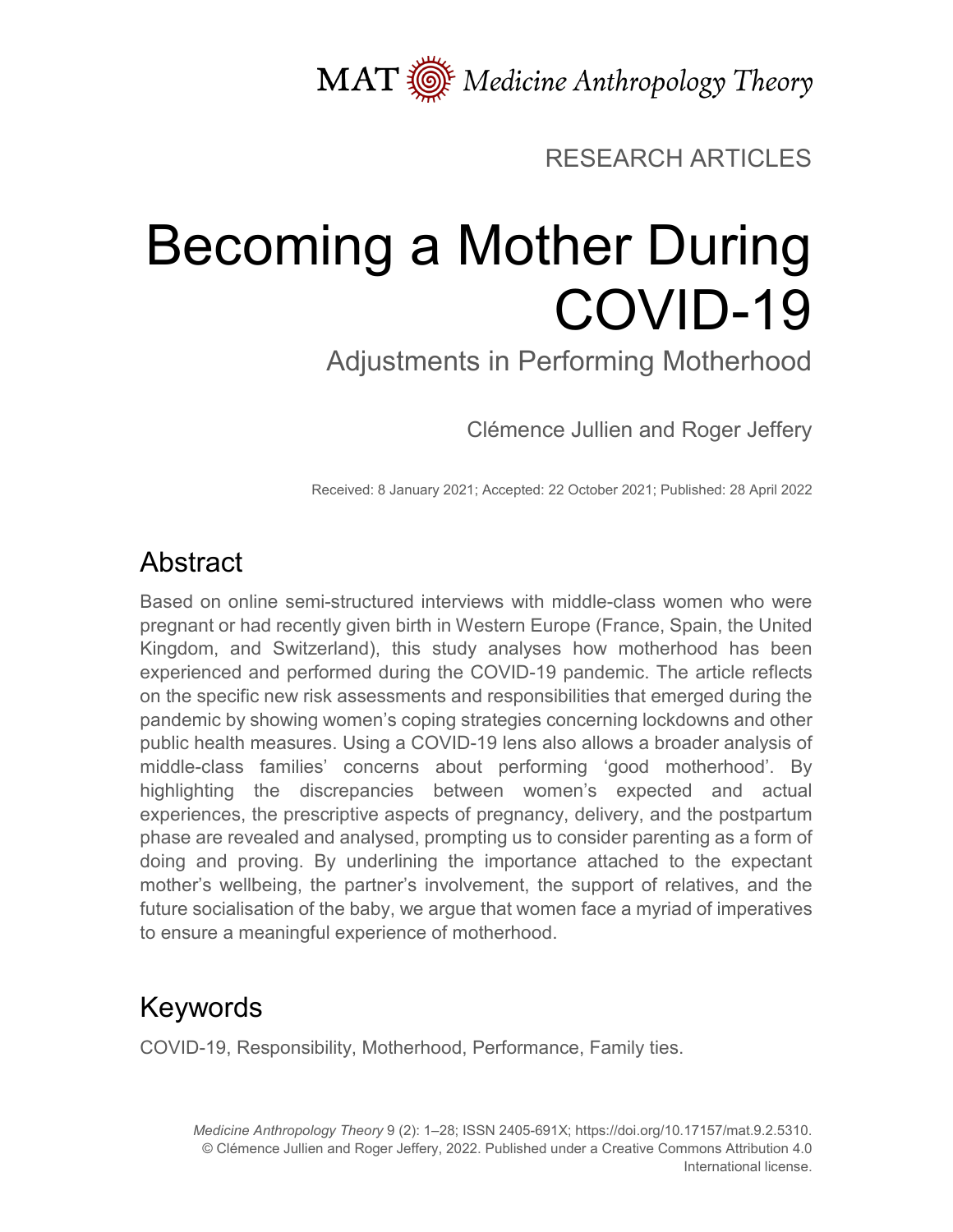#### **Introduction**

What is missing is this idea of the community part, of meeting for real, the fact of meeting with the babies and saying, 'this happened to me'. I think that, beside the experience of the labour, this is what has made the biggest difference [when compared to my expectations]. Sharing this experience of parenting with other mothers and friends, even if they don't have children (Martina, Spain, administrative professional, 36, no other children).

Since 2020, the COVID-19 pandemic has amplified many existing dynamics of power and social relations and has also shed light on how motherhood is performed. At the beginning of the pandemic, media highlighted the virus as being of particular risk to pregnant women and their babies. While the findings on the risks of viral transmission during pregnancy or childbirth were often inconclusive, such concerns reinforced several well-established ideas about the uncertainties of pregnancy and delivery and how to deal with them. While leading to the identification of pregnant women as a vulnerable category of people, constraints imposed by the COVID-19 pandemic also displayed the 'pathologisation process where birth can never be imagined to be normal until it is over' (Scamell and Alaszewski 2012, 219). Less often attended to was how the pandemic affected the 'social side' of pregnancy, such as couple relationships, and babies' integration into family and friendship networks. The most striking aspect of this study, based on testimonies from expectant middle-class heterosexual parents in Western Europe, is probably the variety of injunctions mothers took into consideration to prove their sense of responsibility and embody motherhood. This article reflects on the embodiment of good parenting and also focuses on understanding how the COVID-19 pandemic provides a pertinent lens through which to grasp the significance of such injunctions. This study thus uses COVID-19's disruptive context to analyse middle-class mothers' concerns about performing 'good parenting'—as well as how pregnancy, childbirth, and early contact with the new baby contribute to performing 'family'.

#### **Amplifying risk management**

As the sociology of risk (Giddens 1990; Beck 1992) and parenting studies (Furedi 2002; Faircloth 2013; Lee et al. 2014) shows, risk consciousness became pervasive by the end of the 20th century. With the growth of neoliberal ideas and the emergence of 'parental determinism', parents are expected to be 'entrepreneurial individual[s]', who are 'responsible' for helping their children develop as 'good' citizens' (Geinger et al. 2014, 489). In 'normal' times, 'the liberal governance of pregnancy mobilizes a discourse of risk, and risk prevention and reduction, that enlists the co-operation of the "responsible" pregnant woman' (Ruhl 1999, 95).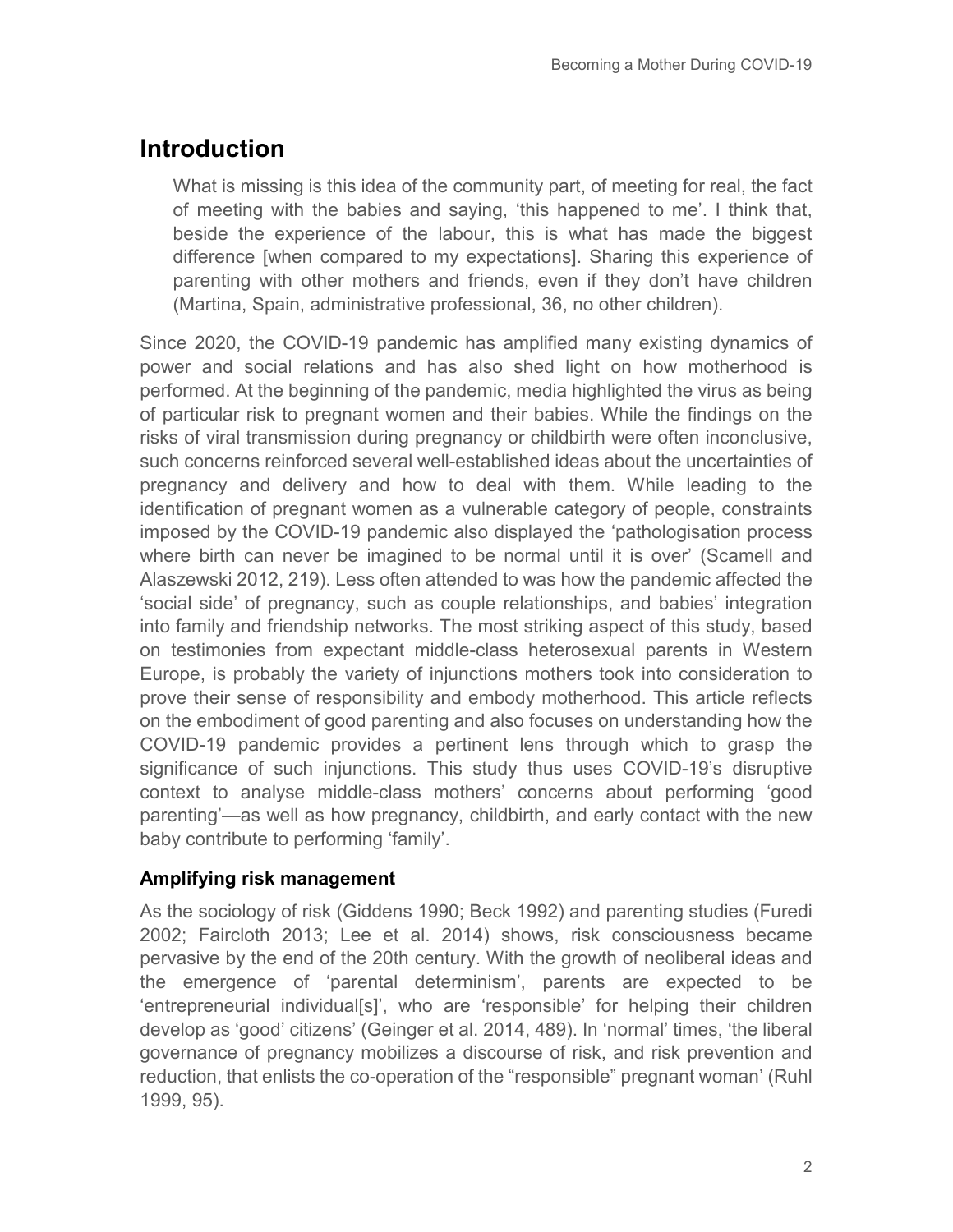The COVID-19 pandemic offers an optimal context in which to reflect on the distinctions between risk consciousness, the regulation of prenatal care, and the idea of good citizenship in neoliberal times. COVID-19 has heightened the paradox according to which expectant parents—and particularly expectant mothers—are autonomous individuals responsible for the good health of their baby, yet simultaneously citizens expected to follow the advice of political and medical experts (Lupton 2012; Chadwick and Foster 2014), and who are increasingly relying on obstetrical biotechnologies such as ultrasound scans, foetal monitoring, caesarean sections or epidurals (Davis-Floyd 2001; Coxon, Sandall, and Fulop 2014). COVID-19 has encouraged maternity services to extend their responsibility for the assessment, management, and prevention of risks (Mitchell and McClean 2014); simultaneously, however, authorities have focused on the individual in the self-management of epidemiological risk (Giritli Nygren and Olofsson 2020). Knowing that recommendations made by public health agencies early on in the COVID-19 pandemic were often both changeable and ambiguous, deciding what measures should be followed in order to best protect their baby became an even greater challenge for parents.

North American research shows that such concerns tend to be more prevalent among middle-class pregnant women. These women often try to manage the process of pregnancy as a part of exercising control over their lives (Lazarus 1994) and to refer to their delivery experience as a personal achievement (Martin 1990). As Ruhl (1999, 104–5) puts it, middle-class, well-educated women are most likely to endorse the individualised risk model of pregnancy and birth.

#### **Revealing the 'social part': Performing motherhood**

Like other radical disruptions to everyday life such as earthquakes and forced migration (Ivry, Takaki-Einy, and Murotsuki 2019; Lowe 2019), using a COVID-19 lens helps to highlight less visible dynamics that not only mainly pass unnoticed in academic discussions of 'normal times', but also do not attract attention from the media. For instance, in Europe and the United States, where motherhood is considered highly medicalised and institutionalised, the anthropological study of reproduction has focused on 'medicalization, technologization and disruption' (Han 2013, 172), neglecting 'ordinary pregnancies'. Unsurprisingly, during the COVID-19 pandemic, public debates were focused on the possible impact of the virus on the foetus, and the measures that hospitals were implementing to minimise possible cross-contamination. What one of our interviewees called the 'social part' of motherhood, however, received little attention.<sup>[1](#page-2-0)</sup> We argue that the significance and implications of this 'social part' of motherhood have evoked concern from

<span id="page-2-0"></span><sup>1</sup> The movement for natural birth and home birth, as an alternative to re-humanise and de-medicalise childbirth, has mainly focused on labour and delivery.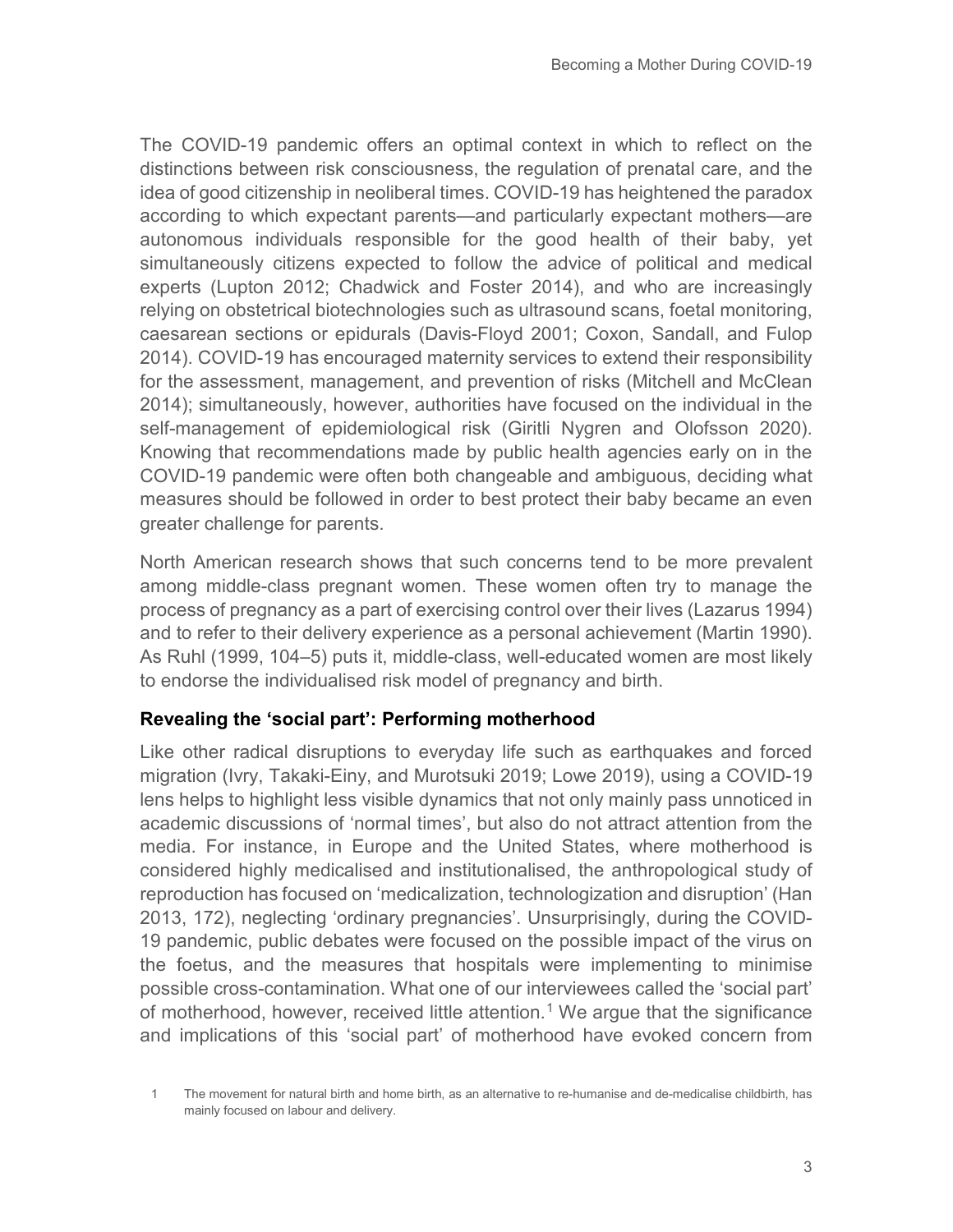mothers and their partners because women have been unable during the pandemic to experience their motherhood in the ways they expected.

By 'social part' we refer to several different practices or discourses that surround pregnancy and childbirth and that go beyond the concerns for a healthy mother and baby, as defined in medical terms. Our starting point is the literature on embodiment in pregnancy. When Deborah Lupton discusses this literature she 'adopts the social constructionist approach to embodiment' (2012, 332) and notes that:

[B]odies are complex and dynamic admixtures of cultural, social and biological processes. The role played by symbolic representation, material objects such as technologies, ideas, discourses and practices also is important to acknowledge (Ibid.).

For middle-class women, pregnancy is increasingly marked by the preparation for a series of stages that are a mixture of public and private, and perceived as both social and medical.<sup>[2](#page-3-0)</sup> For instance, in the European and American contexts, ultrasound scans in pregnancy are not only an opportunity to assess the health of the foetus but are also an opportunity for partner bonding (Roberts, Griffiths, and Verran 2017). The discovery of the foetus' sex may now be marked by 'genderreveal' parties (Gieseler 2019). Arrangements for 'baby showers', preparations for decorating the baby's room, and plans to display the baby to wider kin and friends are made well in advance. Anne Oakley has criticised a lack of sociological interest in considering what childbirth means for women, and these semi-ritualised events form part of her exploration of having a child as being a human life event with 'many kinds of life change' (Oakley 2016, 693). In sum, pregnancy and childbirth are thus medically managed, with women expected to self-regulate in the interests of having a safe delivery and providing the best possible start for the newborn. But at the same time, childbirth and early motherhood are also normatively expected to provide a framework for creating and performing family relationships. During the COVID-19 pandemic, how did women discursively construct and perform motherhood and reflect on their experiences of doing so?

Following Sallie Han, we argue that 'the ordinary is as prescriptive as it is descriptive' (2013, 172). For middle-class women in western countries, giving birth to a healthy baby is no longer enough. Expectant women face many imperatives. 'Good mothers' follow the experts' nutritional and lifestyle advice. They also take care over their social activities during pregnancy, believing that these influence the outcome of the delivery and the baby's transition into a social being. Mothers

<span id="page-3-0"></span><sup>2</sup> Medical anthropologists and sociologists of health and illness have shown that even the apparently purely medical is socially constructed. Here we draw attention instead to actors' definitions of their pregnancy, delivery, and immediate postpartum experiences.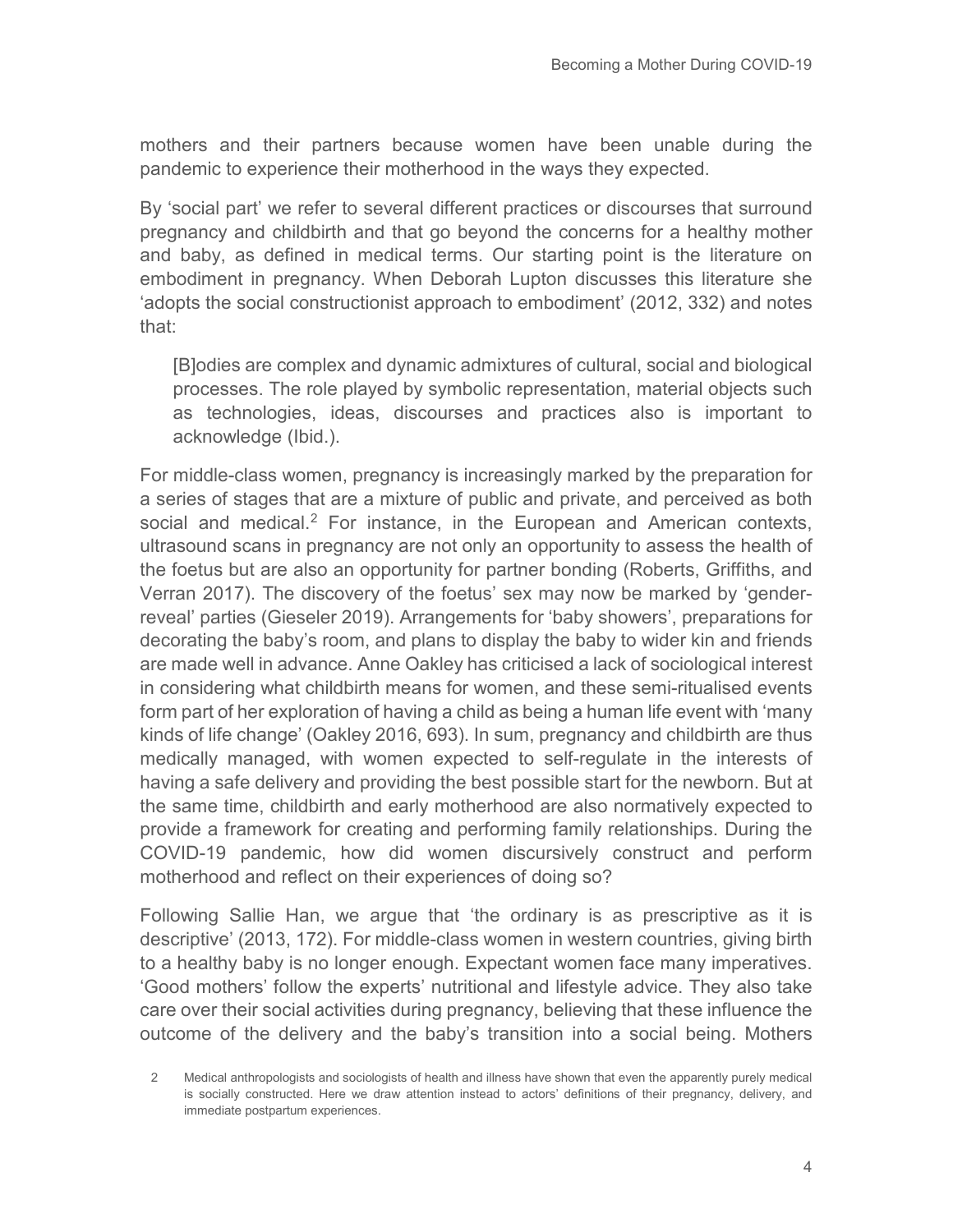ensure that their partner is fully involved throughout the pregnancy, delivery, and postpartum period, believing that active partner involvement strengthens couple relationships after birth and benefits the baby's early years (Sandelowski 1994; Eddy and Fife 2020).

By considering parenting as a form of doing and proving—rather than simply a form of being—we better understand the importance ascribed to these 'social parts' of pregnancy and early parenthood. Considering parenting as 'performativity' is key: 'being a parent is not just a status, but also a performance' (Geinger et al. 2014, 490). Neiterman (2012, 372–3) concurs:

The process of 'doing' pregnancy includes (1) the process of learning to be pregnant (by reading relevant literature and listening to the advice of others); (2) the process of adapting to pregnancy through mastering the daily routines of self-care (such as eating, drinking, exercising, walking, sleeping); and (3) constant performing of pregnancy (ensuring that the process of 'doing' pregnancy is acknowledged and approved by others).

In our study, pregnant women deplored not being able to live these social experiences 'properly' during the pandemic and tried to use new means of taking back control.

Analysing how the COVID-19 pandemic has unsettled the social expectations surrounding pregnancy and childbirth experiences is epistemologically valuable. Firstly, because expectant mothers are constrained within a disrupted social fabric to reflect on their expectations and adjust their practices, the new situation reveals details of daily life that, although usually overlooked, nonetheless make the process of motherhood meaningful. Secondly, since the interactions at work in the performance of motherhood are jeopardised, our analysis of how the structure and the agency—understood as 'the ability to define one's goals and act upon them' (Kabeer 2018, 7)—of individuals can be interpreted using a framework derived from theatrical imagery; in other words, theorised dramaturgically. Despite the constraints we see that the sense of performing remains even in contexts where the settings and social interactions are challenged.

#### **Sample and structure**

Between April and June 2020, Clémence Jullien conducted 51 online interviews involving six fathers and 45 mothers (including some in their first pregnancy) living in Spain (11), France (12), Switzerland (1[3](#page-4-0)), and the United Kingdom  $(9)$ .<sup>3</sup> As we wanted to document and analyse the different impacts of the COVID-19 pandemic

<span id="page-4-0"></span><sup>3</sup> The ethical review committee of the School of Social and Political Science at the University of Edinburgh gave clearance for this research.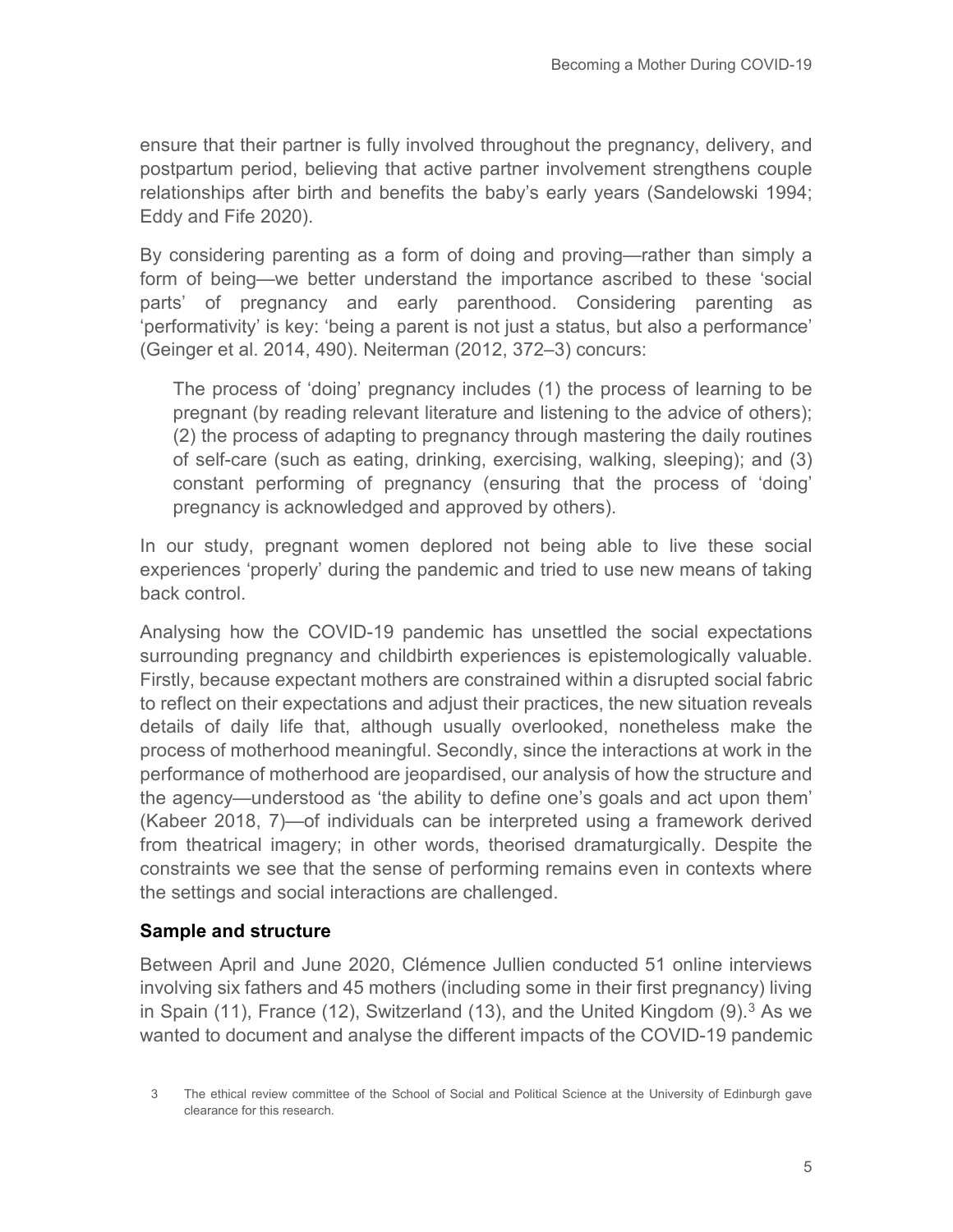on the experience of motherhood, we selected countries which had introduced a range of different measures: some with strict lockdowns and restrictions on travel between regions (France and Spain) and some which implemented measures either later than others (the UK) or only partially (Switzerland). Yet, contrary to our starting hypothesis that national differences in COVID-19 restrictions and parental policies would have significant and differing effects on the experiences of pregnant women, respondents in our sample described their experiences in similar ways. Given the high regional diversity within the countries in which the respondents live,  $4$  the speed with which health protection measures evolved, and the varying hospital policy responses, it is dangerous to draw robust links between national contexts and lived experiences. It is beyond the scope of this research to speculate on the specific impacts each context had; rather, this study offers snapshots of the pregnancies of women who were based in Western Europe as the first wave of the pandemic unfolded.

Interviewees were selected through snowball sampling, and they shared their experiences either orally through semi-structured video interviews, or by responding to an online open-ended questionnaire, which was available in French, Spanish, English, and German. Snowball sampling may have biased the sample in favour of mobile women, often living far away from their parents, who, being more greatly affected by restrictions on movement introduced in response to the pandemic, may have been more likely to reflect on their experiences. In a third of cases in our sample (17 out of 51 respondents), either the woman, her partner, or both are settled outside their birth country. Almost all of the couples are settled in major cities, including Barcelona, Paris, Zurich, Geneva, London, and Manchester, and held managerial positions or professional jobs which require higher education (including those in medicine, law, and engineering). We can thus observe that the respondents come from urban, well-educated, cosmopolitan middle-class backgrounds.

The sample has several strengths. It includes both women who had not previously had a child and women who already had children; respondents were from a range of ages, the youngest being 26 and the oldest 41 (Table 1), and they were at different stages of motherhood (Table 2). Twenty-nine of the women were pregnant and 16 had given birth during the early stages of the COVID-19 pandemic. The sample has two significant limitations. First, all the interviewees are in heterosexual relationships. Second, despite being invited to take part, only six men participated, four jointly with their partner and two by themselves. We consider

<span id="page-5-0"></span><sup>4</sup> Regional restrictions were particularly prevalent in the Swiss cantons and Spain's autonomous communities, which have a high degree of autonomy and could implement their own policies and measures.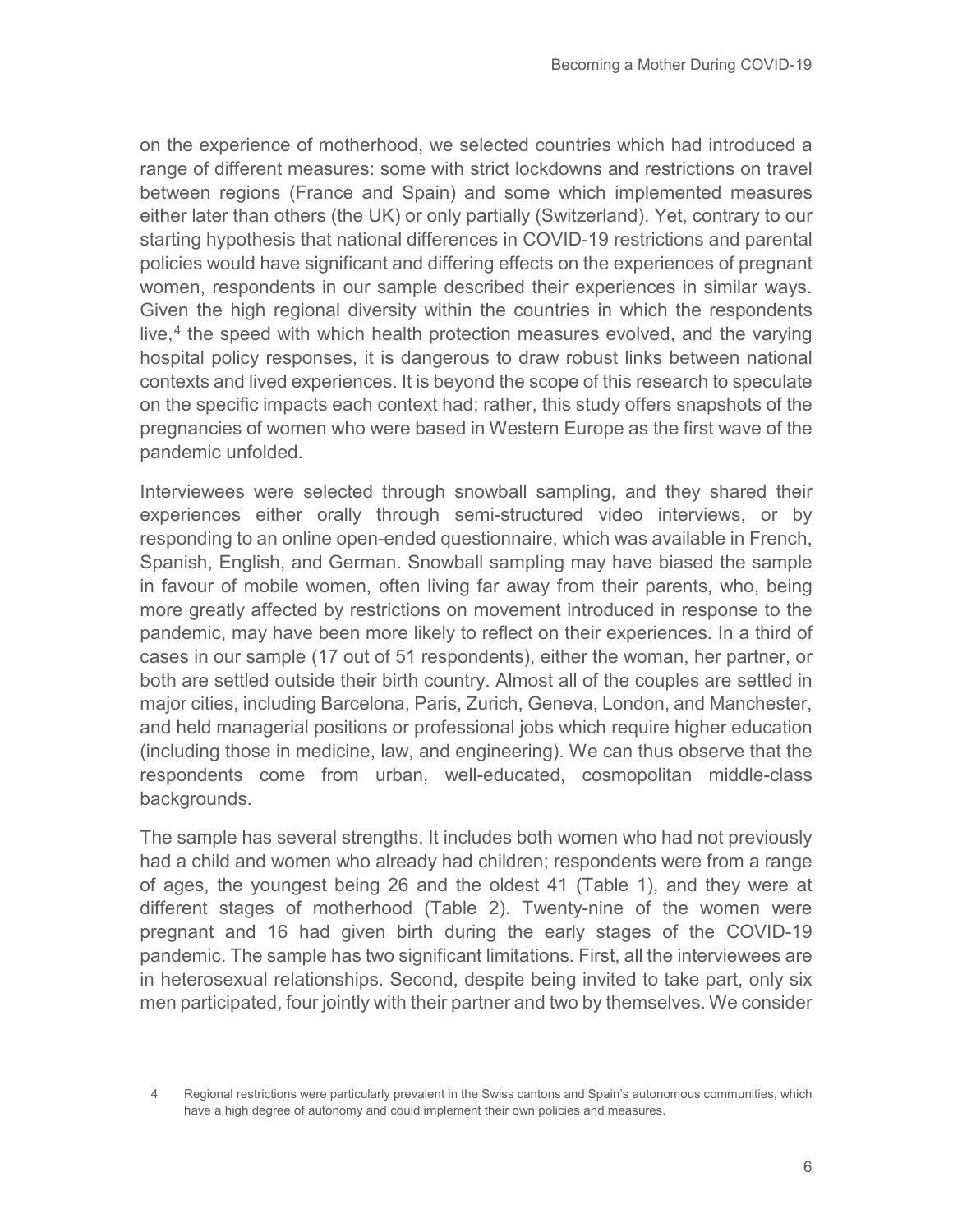|           | Pregnant with<br>first child | 1 child | 2 or 3 children | Total $5$ |
|-----------|------------------------------|---------|-----------------|-----------|
| $25 - 30$ |                              |         |                 |           |
| $31 - 35$ |                              | 1 ຕ     |                 |           |
| $36 - 40$ |                              |         |                 |           |
| $41 - 45$ |                              |         |                 |           |
| Total     | 15                           |         |                 |           |

the voices of these men where possible, but this article mainly reflects women's experiences.

*Table 1*. Age of the women and number of children.

| Stage of      | France | Spain | Switzerland UK | Total |
|---------------|--------|-------|----------------|-------|
| pregnancy     |        |       |                |       |
| 1st trimester |        |       |                |       |
| 4th-5th month |        |       |                | 5     |
| 6th-7th month |        |       |                |       |
| 8th-9th month |        |       |                |       |
| Postpartum    |        |       |                |       |
| Total         | 1つ     |       | 13             | 45    |

*Table 2*. Location of the women and stage of pregnancy.

The article is structured sequentially, analysing the contrasts between expected and actual experiences through pregnancy, delivery, hospital stays, and the postpartum integration of the new baby into the parents' social worlds.

#### **Being pregnant during a lockdown: Expectations and disillusionment**

Caroline, a 36-year-old pharmaceutical company employee in France, pregnant with her first child, explained that she simply did not experience the pregnancy she had planned because events systematically prevented her from seeing her relatives, leaving her quite isolated. Laughingly, she recalled how the gatherings of the *gilets jaunes* had crippled Paris, preventing her from sharing the news with family members who live more than an hour's walk away:

I announced it in a carpark on a Monday evening. I wanted to do it differently. And then two months later, corona[virus] came. We can't say that we live in a time where we are bored!

<span id="page-6-0"></span><sup>5</sup> One 40-year-old respondent did not state the number of her children.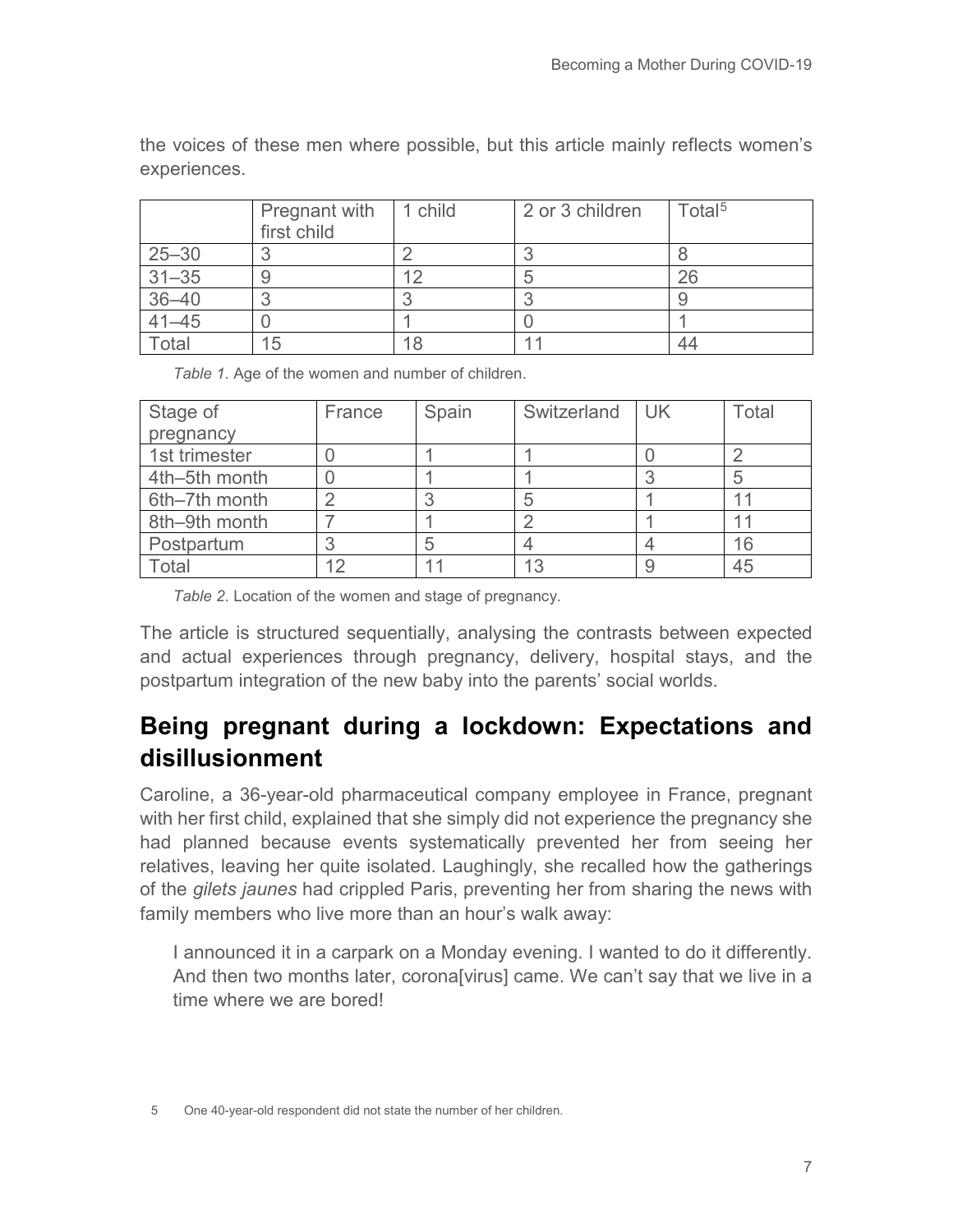She regretted, as did many other expectant mothers, being unable to share her pregnancy with her relatives, as well as the fact that family members (particularly the grandparents-to-be) felt excluded from the pregnancy.

Although many women explained that they were adjusting to the changes and trying to accept the situation, they often simultaneously confessed to feeling both regret and frustration, particularly at not being able to share an experience that is supposed to be a joyful and sociable moment. Neus, a 35-year-old doctor in Spain, pregnant with her first child, last saw her parents-in-law when she was only seven weeks pregnant and regretted that they might not see each other again before the 24th week of her pregnancy:

It makes me a little sad to see how they can't enjoy this moment with us. As it's my first pregnancy, although I'm sure the same thing will happen with my second, it is exciting to meet with the family so they see how the belly grows, explain how they experienced it themselves and see their reactions while showing the ultrasound scans ... but *we're missing out on all these experiences*.*[6](#page-7-0)*

Emma, a 34-year-old international relations and artist development employee in the UK, also pregnant with her first child, described well this idea of missing out on an experience. She had planned to return to Barcelona, her hometown, in order to:

[S]hare this beautiful moment I'm living with them. Not being able to do so has felt very disappointing, almost a bit like this pregnancy is happening in a different dimension and *I'm not getting to experience it as a shared thing*.

Besides the importance given to sharing the experience of pregnancy with one's family, many interviewees regarded pregnancy as a great opportunity to make new friends. In the UK, the preventive measures taken meant that most prenatal yoga and National Childbirth Trust (NCT) antenatal courses were taking place online. Expectant mothers, especially those who had only one child, feared not being prepared for the birth of their second. Besides the physical and psychological preparation these courses were expected to provide, the online format deprived the mothers from making friends with others in the same position. As Nancy, a 35 year-old graphic designer pregnant with her first child, said, 'virtual classes' prevent expectant mothers from experiencing the social side of pregnancy:

NCT classes are also *a great way for new mums to make friends*—so that element might be missing a bit. I've found that being pregnant during coronavirus does make you feel a little isolated and lonely, so not meeting

<span id="page-7-0"></span><sup>6</sup> The emphasis in this quotation (as elsewhere in the text) is ours.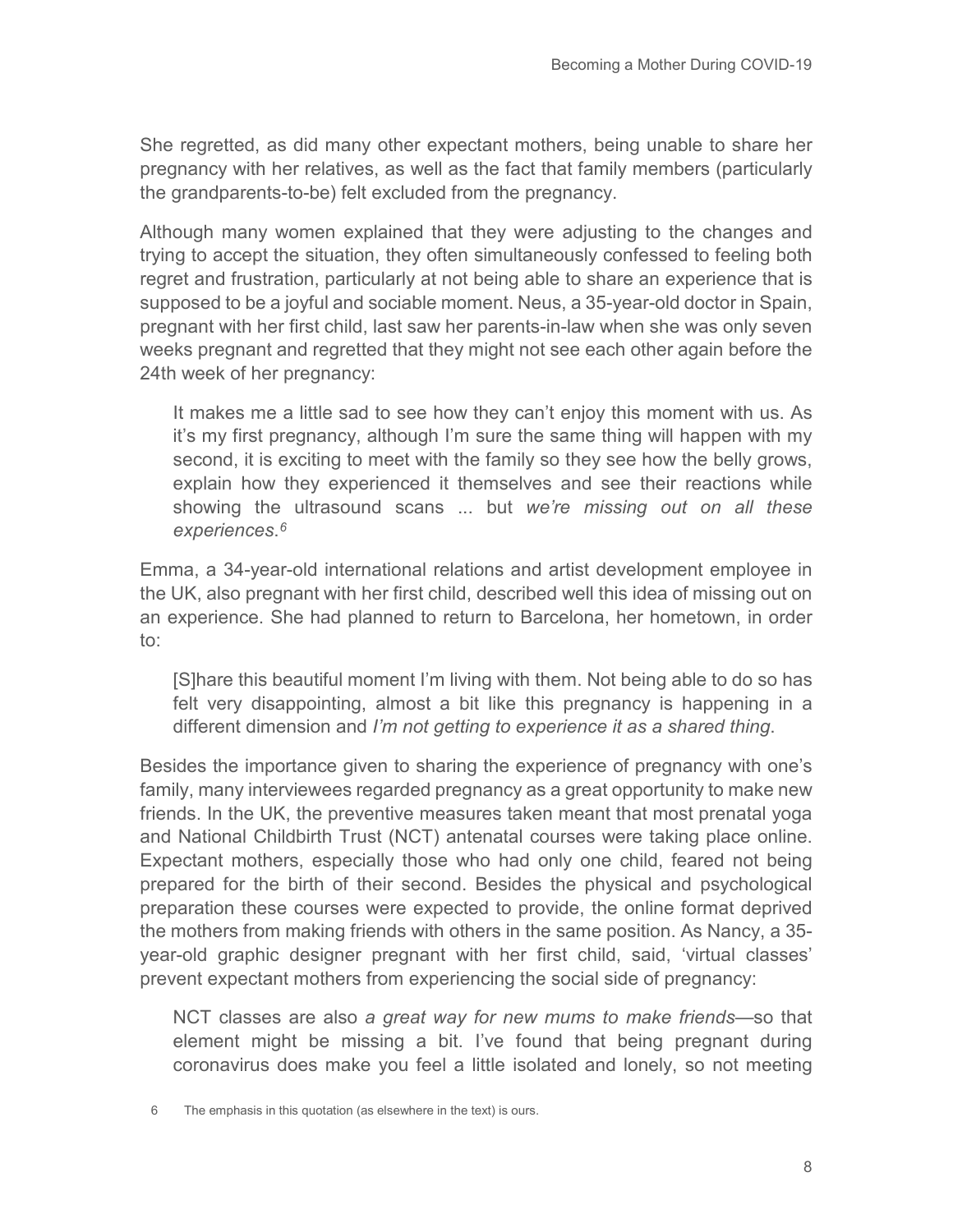people at NCT classes adds to this as *it's a social part of being pregnant that I'll be missing out on*. I just hope that everyone participating in the virtual classes can exchange numbers and potentially meet at a later date when things are safe again.

In line with the idea that pregnancy is a moment that should be shared socially, gatherings or parties were sometimes planned by expectant mothers. Martina wanted to hold a 'baby shower' with friends, and to spend a weekend with her partner as a 'rite of passage' of parenthood. She felt extremely lucky as she had been able to do both, in late February 2020, since the lockdown in Spain had started on 14th March. Only a few women were concerned by missing 'baby showers'; rather, their disappointment focused on missing moments of 'unique' quality time as well as on the 'cancellation of all the little pleasures*'*, as cited by Marie, a 32-year-old communications officer in France, who had one previous child. Others lamented the disruption to the preparation of the baby's room. Nathalie, a 31-year-old engineer in Switzerland, pregnant with her first child, described her feelings:

Corona[virus] has changed maternity leave, *I had thought of it in an idealised way* with coffees on the terrace, museums, *enjoying the leave*. This is the one time in your life where you are allowed not to work while not having children either! But swimming pools were closed, museums were closed, I couldn't go to prenatal yoga either, all sports stuff were closed. I thought I will be doing things but no way … Yes, I forgot to say that [earlier], but *it had an impact*.

Although the concerns Nathalie expressed might appear trivial at first sight, unpacking this discourse allows us to reflect on the expectations surrounding how to become a mother as well as the extent to which pregnant women are subject to broader imperatives. Expectant mothers' choices are constrained by what some call an intrusive medicalisation that prevents them from having control over their childbirth experience (Neiterman and Fox 2017; Ruhl 1999). Emily Martin (1990) interprets the investments made by women in the practices of everyday life and rituals during their pregnancies as ways of re-appropriating their experience of maternity. One could also argue that interviewees' concerns over 'missing the social part' is only an illustration of a general feeling of social isolation triggered by the pandemic. Yet, we argue that women saw these lacks and gaps in 'social aspects' because they saw them as being required to ensure a successful experience of motherhood. This is (partly) because the status of a pregnant woman depends on one's relatives' recognition of the pregnancy ('let them see how the belly grows!*'*). Expectant women's concerns around taking care of themselves (as evidenced by the respondents' references to 'quality time', 'little pleasures', 'enjoying the leave', beautiful things', and so on) is all the more important as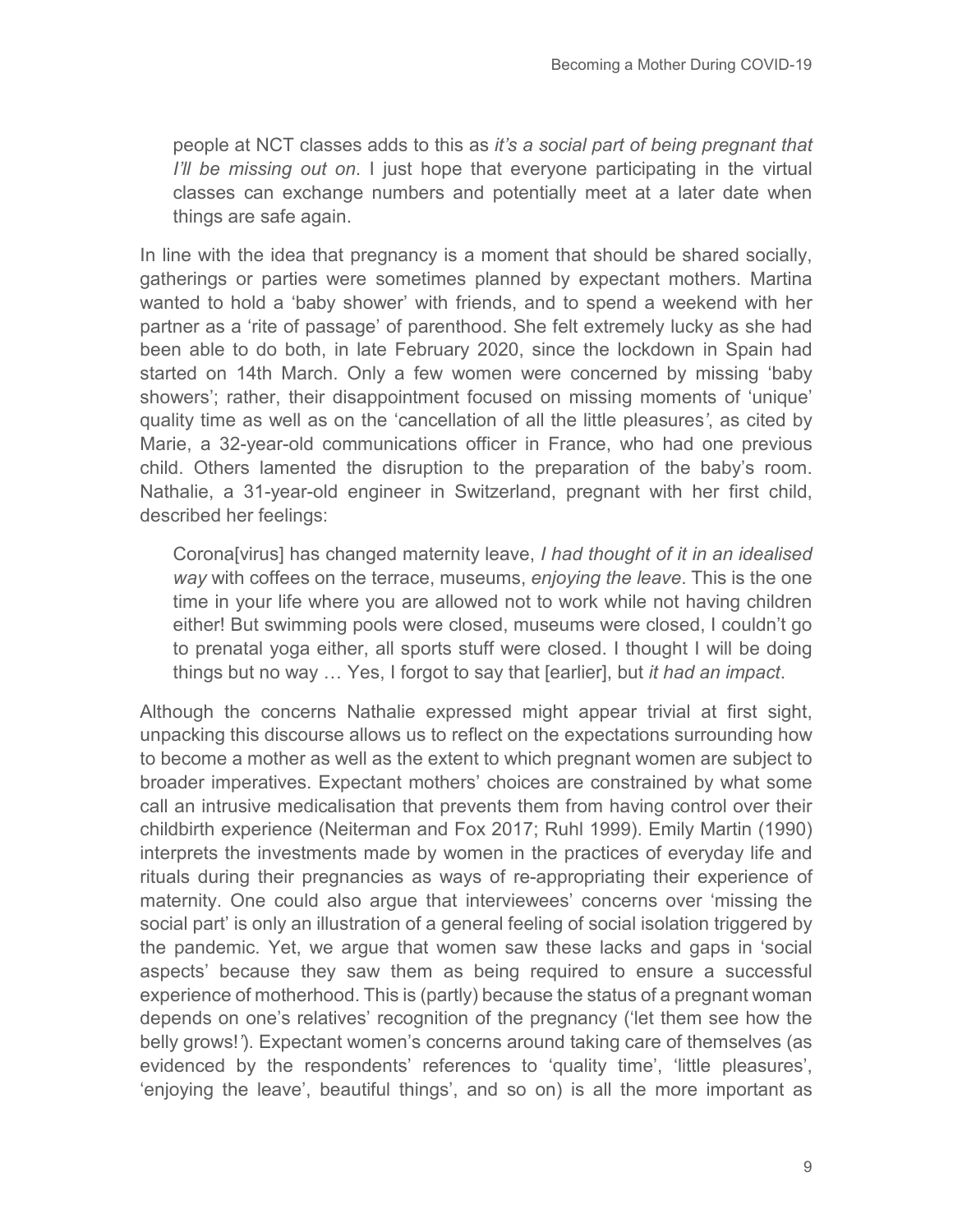mothers see a causal link between the emotional wellbeing of the mother and the healthy development of the newborn (Gélis 1984, 155). As such, it is not about simply missing a 'social part', but rather about fearing that this 'missing out' may have irrevocable effects on the baby. Women's disappointment resulted largely from the prescriptive nature of an idealised pregnancy where they are expected to progressively endorse their new roles and 'make the baby real' (Staneva et al. 2017).

Women often simultaneously emphasised alternative resources or put their concerns into perspective. Although making new acquaintances was difficult, WhatsApp groups for expectant mothers often played a crucial role in the exchange of information. Amina, a 30-year-old teacher in the UK, who was pregnant with her first child, described sharing her concerns in one such group of other expectant mothers who were attending the same hospital. A WhatsApp group that Jennifer, a 34-year-old housewife with one other child, belonged to was the means of alerting her to the significance and spread of COVID-19 in Switzerland, and the perceived need to buy and store groceries. In the UK, 33 year-old Ella, a doctor pregnant with her first child, used her WhatsApp antenatal group to receive updates about the new policies and COVID-19-related measures that her hospital was implementing. Undoubtedly, health uncertainty and social restrictions have led to new channels of solidarity and means of searching for and sharing information, indicating the significance of belonging to a community (as well as the search for alternative solutions) in making the experience of motherhood meaningful.

Much like Éléonore in France—a 33-year-old anthropologist with one other child several interviewees expressed regrets that they were not properly equipped for the baby's arrival, while simultaneously putting the problem into perspective or emphasising forms of resourcefulness. Éléonore confessed to being particularly panicked when the lockdown started as the baby equipment she had kept from her first child was still stored in their former apartment in the south of France:

It's the first thing that made me anxious, everything was closed, we had nothing! After 2–3 days I bounced back: I checked the ads on *Leboncoin* [a popular French website for selling goods] and there you go; and then my family started to organise and helped me. My sister had a child two years ago, she packed a suitcase and put some things aside.

A few mothers, like Martina, gained a critical and, for them, salutary awareness of the normative framework that surrounds pregnancy by suggesting they had interiorised a romanticised idea of pregnancy, or by critically reflecting on what is and is not necessary. Martina described her daughter's bedroom as 'a disaster':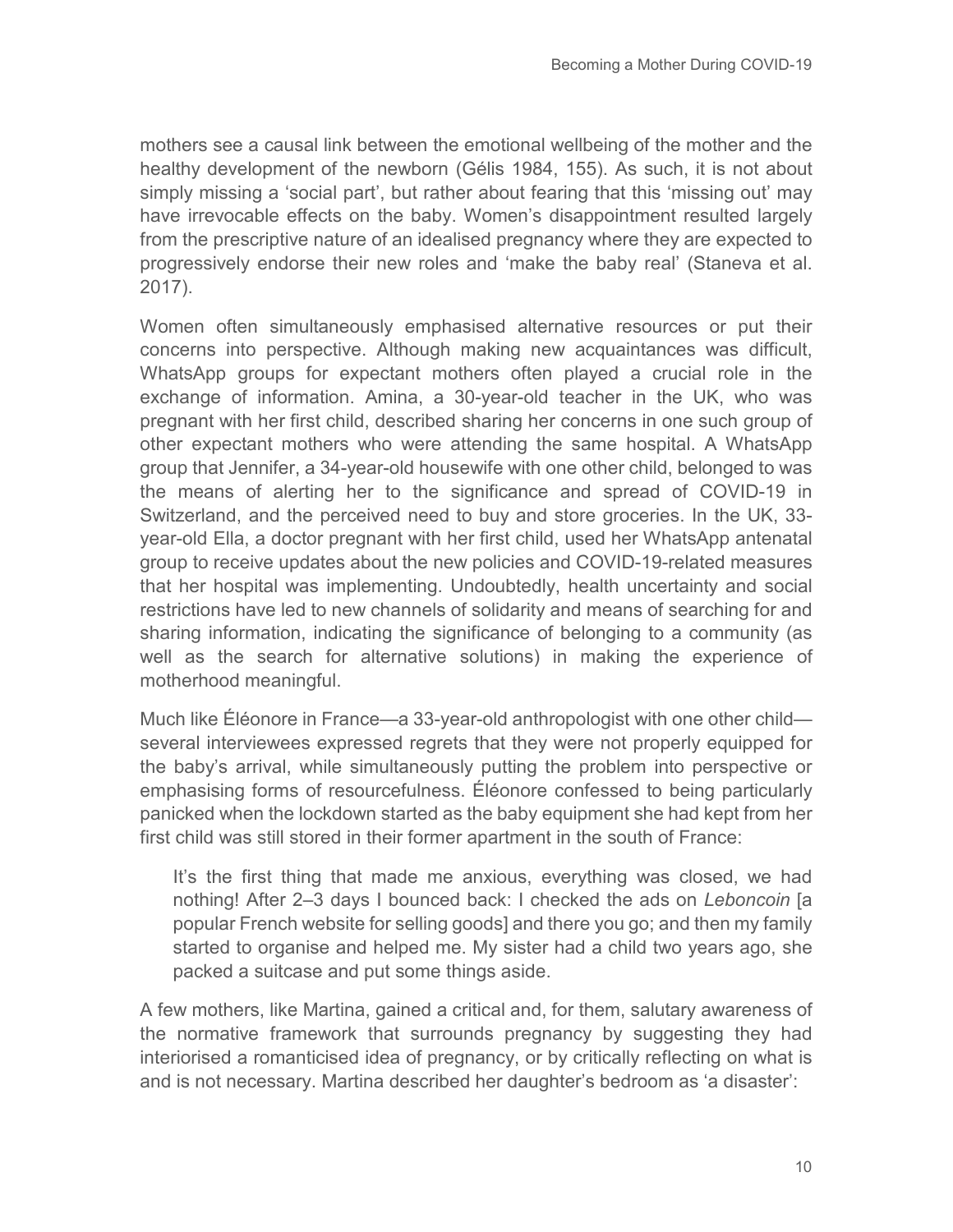The basics were there but beautiful things or things that make it special were missing. The things that would have made me happy were missing. It was a different and unexpected experience, but it was a great lesson of life. Life goes on and, in the end, one does not need a fancy room, everything will be fine!

Women may thus recognise being at odds with the 'good pregnancy' or the consumerist traits of motherhood (Taylor, Layne, and Wozniak 2004) while not considering that their identity as a mother is compromised as a result. In an era in which the dominant discourse of the good mother is said to promote guilt and foster maternal distress, forms of self-reflection triggered by the COVID-19 pandemic provide a subsidiary yet interesting avenue for future research.

#### **The hospital: Restrictions and resources**

While couples are regularly reminded that ultrasound scans provide critical information regarding the health and development of a foetus, the acceptability of obstetric ultrasound is partly related to how ultrasound imagery has been valued outside the clinical context (Taylor 2000, 397). Ultrasound examinations are an opportunity to see the baby, bond with it emotionally, discover its sex, be reassured that it is developing 'normally' and get a picture to take back home (Ibid.) Taylor (2000) argued that many women in the United States look forward to having an ultrasound scan as this 'increasingly come[s] to be constructed as a matter of consumption' (392).

For the expectant mothers in our study, ultrasound examinations represented a key opportunity to perform parental responsibility. The advent of the COVID-19 pandemic highlighted this concern, as partners were suddenly banned from attending ultrasound examinations. Almost all interviewees lamented or feared going alone, mentioning feeling 'sad', 'upset', 'sorrowful', or 'resigned'. These regrets are not surprising as women considered ultrasound examinations as fundamental moments for the family, whether for reasons of gender equality, family bonding, or emotional support. For women like Aurélie, a 34-year-old doctor in France, pregnant with her first child, excluding fathers clearly undermined the effort being made by her and her partner to live their parenthood in an egalitarian way:

Since the beginning of the pregnancy, *we try to maintain a certain equality in everything possible*, especially the presence of both parents at the medical follow-up. This is already difficult in 'normal' times, as the father is present but often less considered than the mother during consultations. The arrival of COVID-19, and the measures currently in place, even when seen as necessary, exclude the father from follow-up.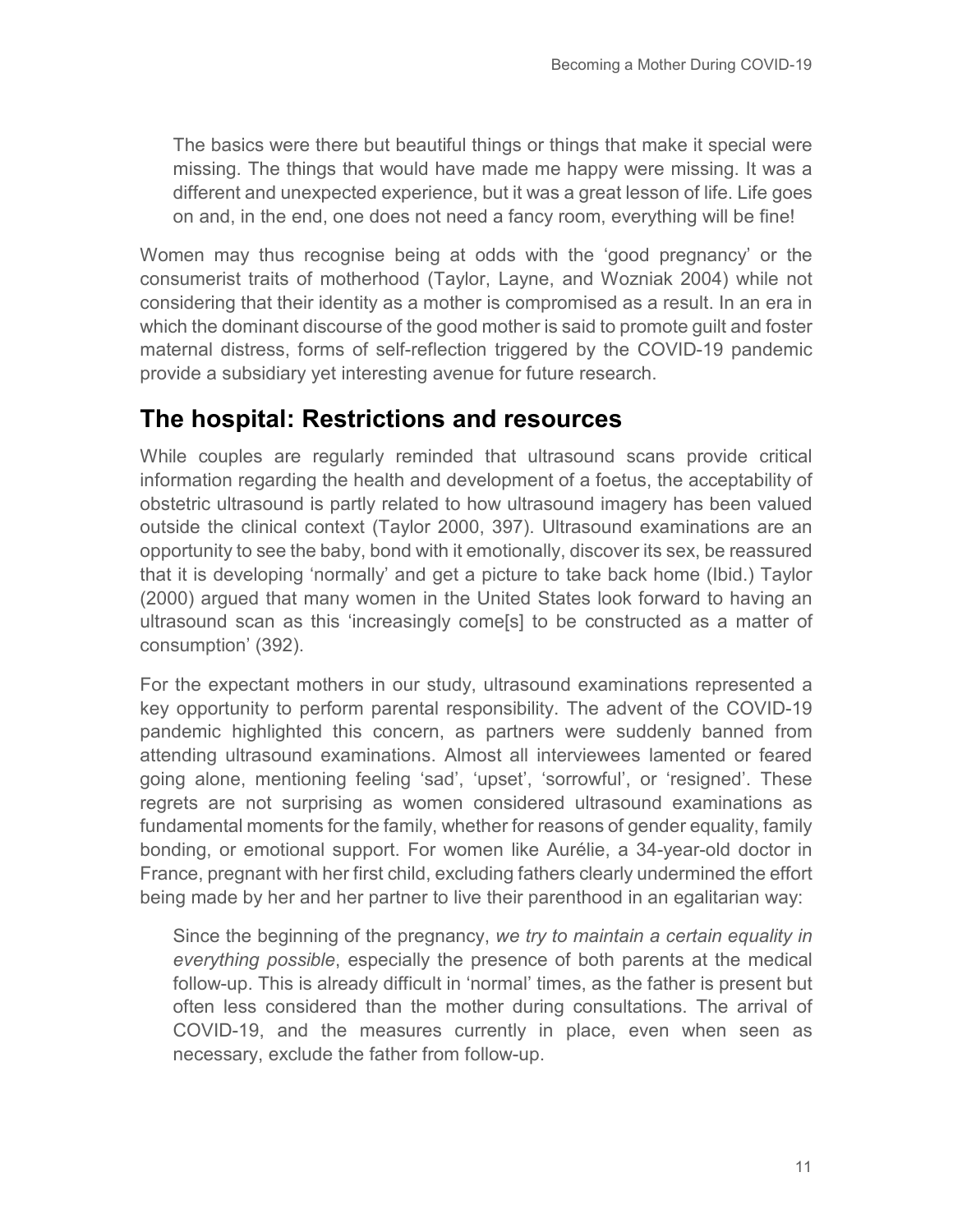The husband of Ursula, a 32-year-old shop manager in Switzerland, also pregnant with her first child, was particularly involved in the pregnancy. She felt his exclusion as punishment, and even more difficult to handle as she had a high-risk pregnancy:

The sad thing is that my husband is not allowed to be present at the ultrasound examinations. He is especially happy to become a dad, and *he also likes to be around*. I am also a risk patient with diabetes type 1, at least in general, so I have little understanding for this matter, and I was absolutely alone with the health professional and my gynaecologist, he [my husband] would even have been willing to wear masks and gloves ... unfortunately, we got a 'no' here too!

Many couples expected the ultrasound examinations to be moments of family bonding, where the father would vividly realise that he is going to have a child, and where the couple would feel strengthened by this joint project. For Vanessa, a 33 year-old communications specialist in France, ultrasound examinations 'should be a nice moment of sharing and allowing the father to project himself and visualise a baby he can [as yet] only imagine'.

Having the partner banned from the ultrasound examination room also enhanced anxiety. For instance, in Switzerland, 29-year-old social education worker Amanda, who was expecting her first child, could not feel calm or safe since her husband was excluded from the hospital in Bern. Partners of women who had highrisk pregnancies, or who had a long hospital waiting time or extended ultrasound examinations, found themselves asked to wait in a hall or in a car park outside the hospital, spending long periods of time worried about what was happening inside.

Nancy's 12-week scan coincided with 'the worst week of infections in the UK'. She wanted her partner to see their first scan and to have his moral support, yet her partner had to wait outside in the car park:

I was told the appointment would be approximately 40 minutes long, but I was in the scanning room for over one and a half hours. Luckily everything was OK, and when I spoke to [my husband] after the appointment, he was massively relieved to hear the good news—but he explained that he'd really started to worry something was wrong because I'd been in there for so long and that waiting in the car not knowing what was happening was extremely stressful for him as well.

For some women, the exclusion of the baby's father from some key events were compensated by them being more at home and following the pregnancy more closely than if they had been working as usual at the office. Aurélie was probably the most detailed in explaining how the lockdown has brought 'a lot of happiness' with respect to the bond with their expected child: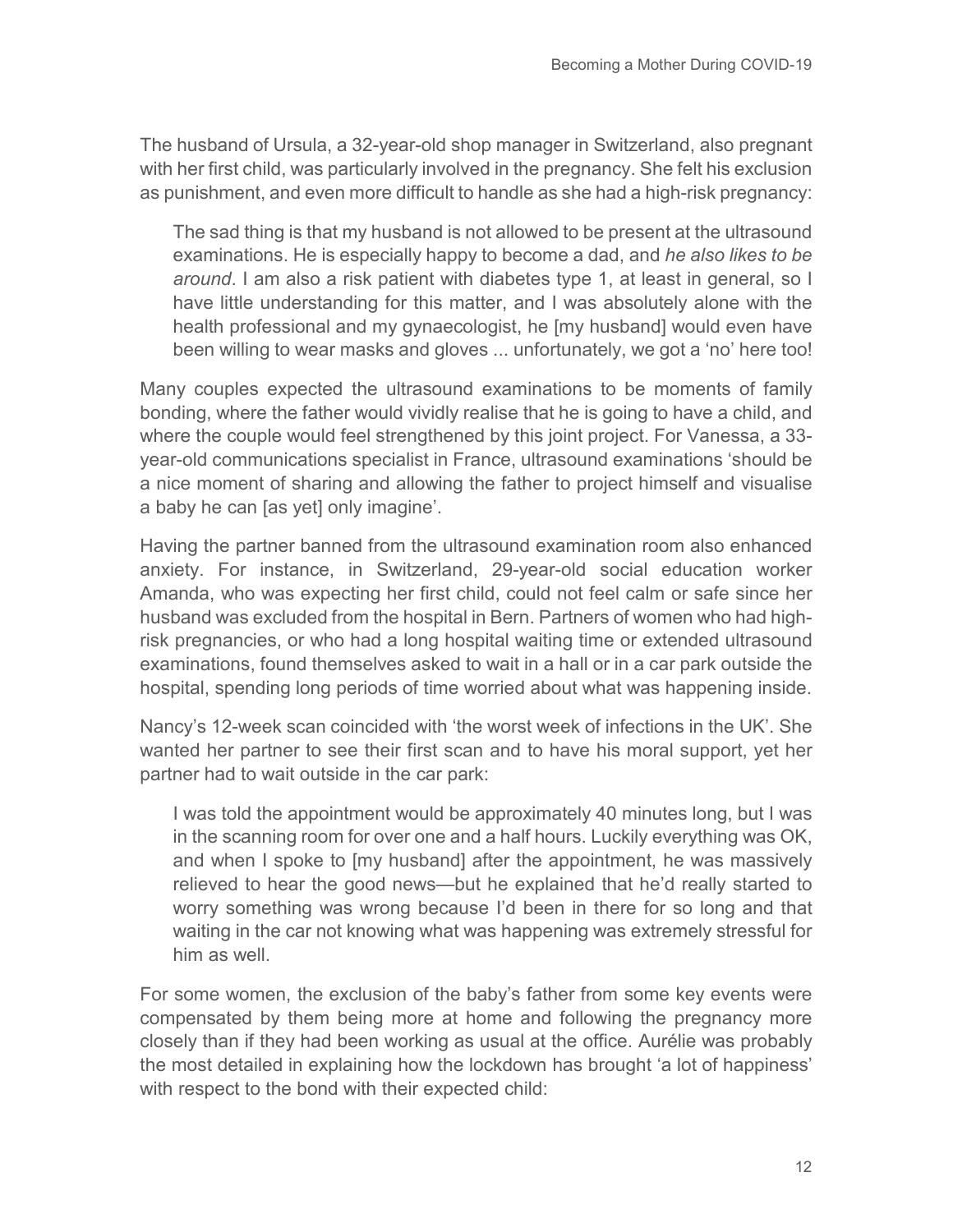Being together as a group of three (father, mother, foetus already assimilated to a child fully part of our daily life) all day long allowed us *to take advantage of all the little moments of the little one*: trying to interact with the one we have been calling the 'baby' for several weeks now, talking to him, reading to him, watching for his slightest gestures/strokes, tracking his movements through the abdominal wall ... *So many simple things that we would not have been able to do*, or in any case could not have shared in the same way, nor for as long, without the confinement of COVID. COVID, especially in a period of confinement, will have made us fear that we might lose this child (rightly or wrongly), but it will also have *allowed us to fully focus on it, to spy on it, and to already build our father–mother–child relationship*, before its birth.

Resilience—understood here in a broad sense, as 'facilitating successful adaptation in the face of adversity through pre-emptive disaster risk reduction strategies' (Barrios 2016, 28)—was also visible through creative and adaptive solutions. As the involvement of the father was particularly important for Aurélie and her partner, they recorded him reading stories so that Aurélie could play these recordings after the birth in case partners were (still) not allowed on the ward.

While it is generally assumed that the 'quality' of the foetus is fully within the control and proper behaviour of the pregnant woman (Lupton 2012, 11), the expectant father is increasingly expected to closely follow the phases of the pregnancy. Since the 1990s, a new model of fatherhood is being promoted whereby men are required by policymakers to be emotionally involved with their children and actively engaged in aspects of perinatal care (Faircloth 2014).<sup>[7](#page-12-0)</sup> Thus, the exclusion of partners is problematic as it causes frustration, jeopardises possibilities of projection as a future father and does not enable proper family or couple bonding. UK studies (Oakley and Rajan 1991; Redshaw and Henderson 2013) have underlined that men who live with working class women are less likely to accompany their partners to the clinic than are middle-class men, and that the former are also usually less supportive during pregnancy. Women may not have thought about social distinctions while talking about the involvement of their partners in their pregnancy and postpartum experiences. Yet a clear sense of pride could be heard as they spoke about having a partner actively engaged in pregnancy, a situation which allows middle-class couples to portray themselves as both modern and responsible. Knowing that equal sharing of parental responsibilities is increasingly promoted by experts and is socially valued (Faircloth 2014), women seemed to distinguish themselves from other couples—whether their contemporaries or those of previous generations—while praising the

<span id="page-12-0"></span><sup>7</sup> In the UK for instance, the 'Think Fathers' campaign promotes the recognition of 'fathers' significance in their children's lives' and advocates for systematic changes in how this is acted upon in British culture, politics, and public service. See: http://www.fatherhoodinstitute.org/2009/about-the-think-fathers-campaign/.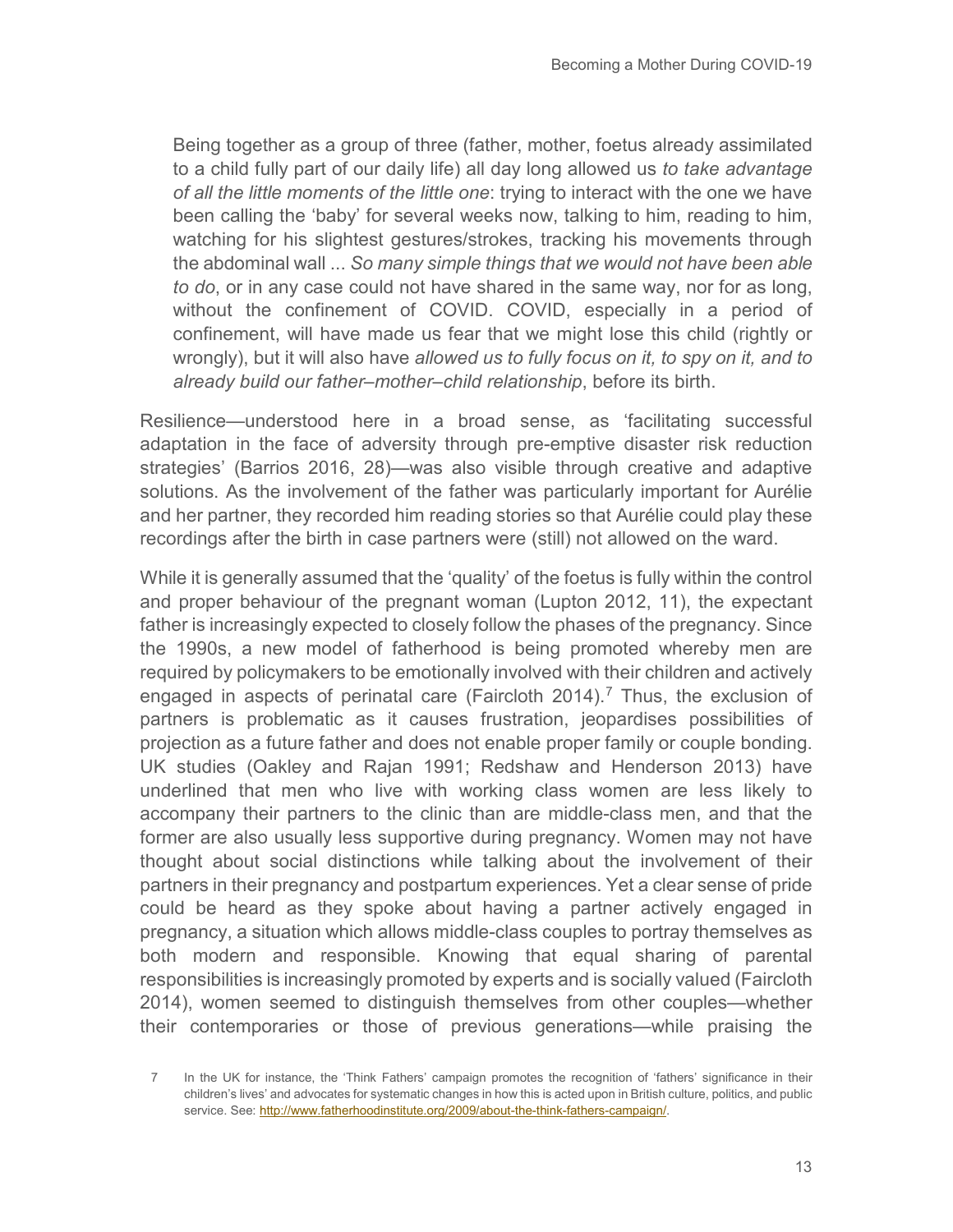involvement of their partner and their willingness in building a 'father–mother–child relationship'.

Besides not being able to have one's partner present during antenatal visits, women described how their experiences of delivery were marked by several restrictions, in particular the limitations on visits from partners and relatives, maskwearing in the labour room, and the permitted length of hospital stay. In this respect, the media, feminist collectives (such as Stop VOG, led by Sonia Bisch) and obstetrics associations portrayed the conditions of childbirth—the use of the mask in delivery rooms and refusing entry to partners—as violating human rights or as a form of obstetrical violence. Such a focus was also reported by social scientists who renewed their emphasis on the various infringements on reproductive healthcare rights during the pandemic. However, they relied entirely on secondary data, such as NGO reports, posts from childbirth activists (see e.g, Barata, Morgado Neves, and Santos 2020; Drandić and van Leeuwen 2020); or official health guidelines (see e.g., Sadler, Gonzalo, and Olza 2020; Yuill, McCourt, and Rocca-Ihenacho 2020).

Even though forms of anxiety and disappointment were definitely present in the testimonies we collected, autonomy and empowerment were also visible when interviewees explained the conditions in which they gave birth. For instance, while describing the challenges of delivering with a mask, women from France and Switzerland simultaneously showed they had the resources to cope with them. Charlotte, a 35-year-old communications manager in France, with three children, said her delivery 'happened normally', even though she described the use of the mask during the labour process as 'quite uncomfortable'. Acceptance was particularly clear in the explanation given by Nathalie:

We were masked during the whole period, even though we understood that we shouldn't have been given masks, that wasn't the procedure … The whole medical staff was masked but it wasn't very shocking because finally, I had expected to be in a very clean operating room with people in scrubs and masks and in fact, I was in a kind of office so it seemed nicer than what I had in mind!

Coping strategies were also visible in how lonely women dealt with (lack of) support in the hospital. Amina had to spend two nights in the hospital following a caesarean delivery. This she described as being 'difficult' because no visits were allowed for her husband, or friends. Yet, she quickly added, there was a great sense of solidarity among mothers; they would open the curtains to support each other when a woman cried. Others, in private rooms, relied on the kindness and availability of caregivers: Nathalie praised the staff she called three times in one night because she no longer had the strength to cradle or change her daughter's nappy after a sleepless night.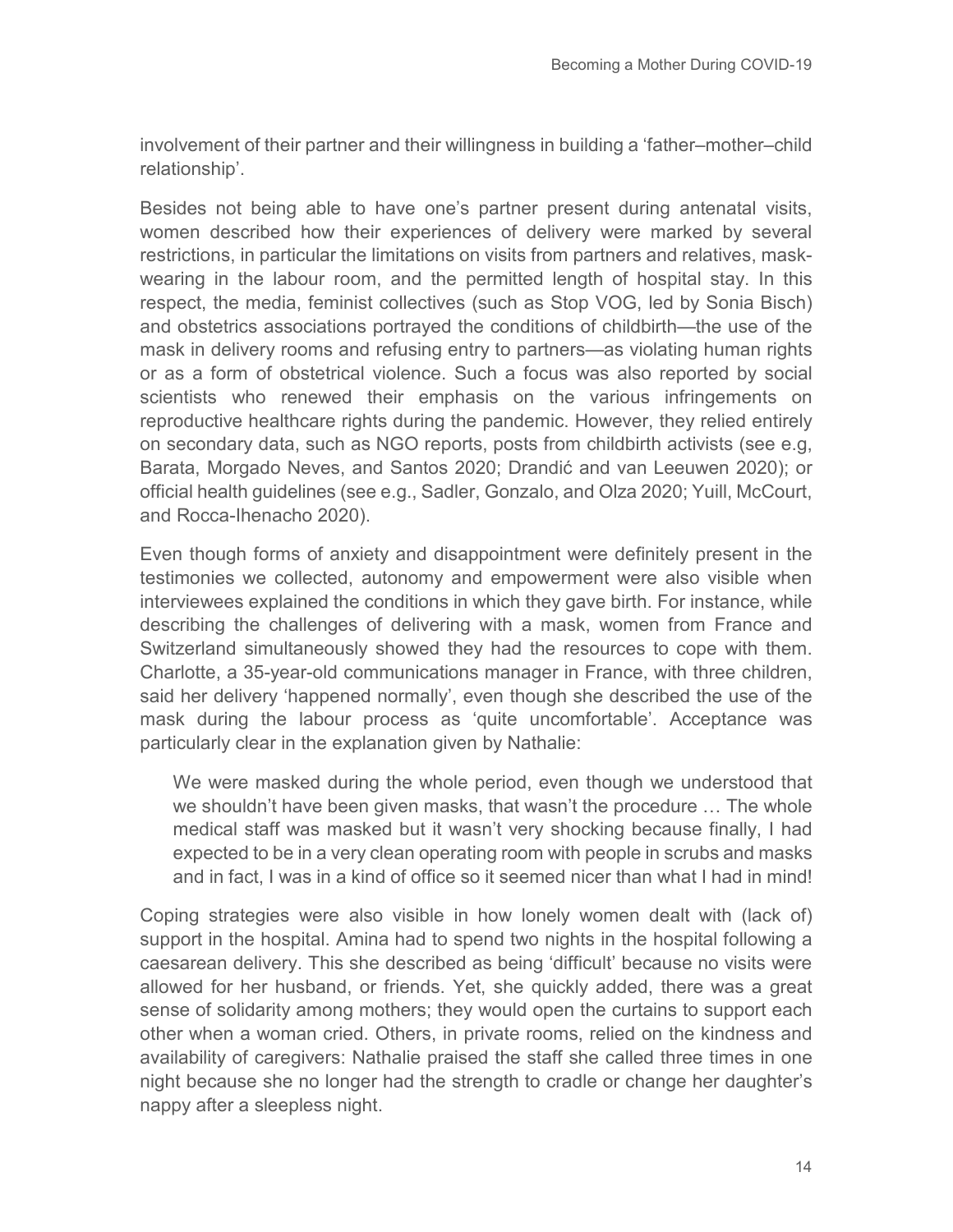Though these women worried about the conditions in which they would have to give birth, they often highlighted their capacity to find resources, negotiate, and cope. By either developing a Stoic worldview, relying on the solidarity of women or building strategies with their partners, women demonstrated their resourcefulness. By considering women's resources at the hospital, our goal is not to take an ideological position on the supposedly strong nature of women. Rather, we explain that women highlighted having some flexibility during their experiences as, in exercising it, this indicated how they embodied maternal responsibility. This is particularly evident with regards to negotiating the length of the hospital stay, regardless of the country of residence or the pandemic policies implemented. Many young mothers commented that they had been discharged from hospital within a day or two due to perceived risks of COVID-19 infections and limited space in wards. While they expected or experienced (in comparison with previous deliveries) a longer postpartum hospital stay, most mothers appreciated not staying long at the hospital. Some, like Nora, a 36-year-old banker in Switzerland with two children, asked explicitly for a short stay, for example, due to the fear of contamination. Sophie, a 33-year-old designer in the UK, with one child, feared a possible long period of separation from her partner. Juliette, a 31-year-old woman in France with two children, was desperate not to be locked up in a room with limited washing facilities (no shower). For Nora, her choice to leave the hospital 'as fast as possible' was painful. As her objective was to stay only 24 hours, Nora knew she should opt for as little intervention as possible and therefore decided to give birth without an epidural. She insisted that 'under normal circumstances' she would have asked for it and, laughingly, concluded: 'It was because of the corona[virus], and all the people, the midwives said I was totally right!'

Narratives shows that expectant mothers are custodians of a triple responsibility: women in this study were concerned by the medical risks at stake in a delivery, the potential risks of COVID-19 infection in hospital as well as the benefits of early bonding within a more holistic perspective of what constitutes a 'good birth'. In other words, acceptance of the biomedical model of childbirth no longer appears to be sufficient proof of responsibility: even when the constraints linked to the pandemic are added to the constraints of the hospital, women showed their sense of responsibility by reporting how their choices were well-considered and wellargued, as well as by rationally relegating their personal needs or concerns.

#### **(Not) having visits: A blessing in disguise?**

In at least two cases, women not only feared not having their relatives at their side after the birth, but they also noted that disappointment or tensions could arise should family members have different attitudes towards COVID-19. Angela's sister saw 'the danger of this illness everywhere', and stopped visiting her family,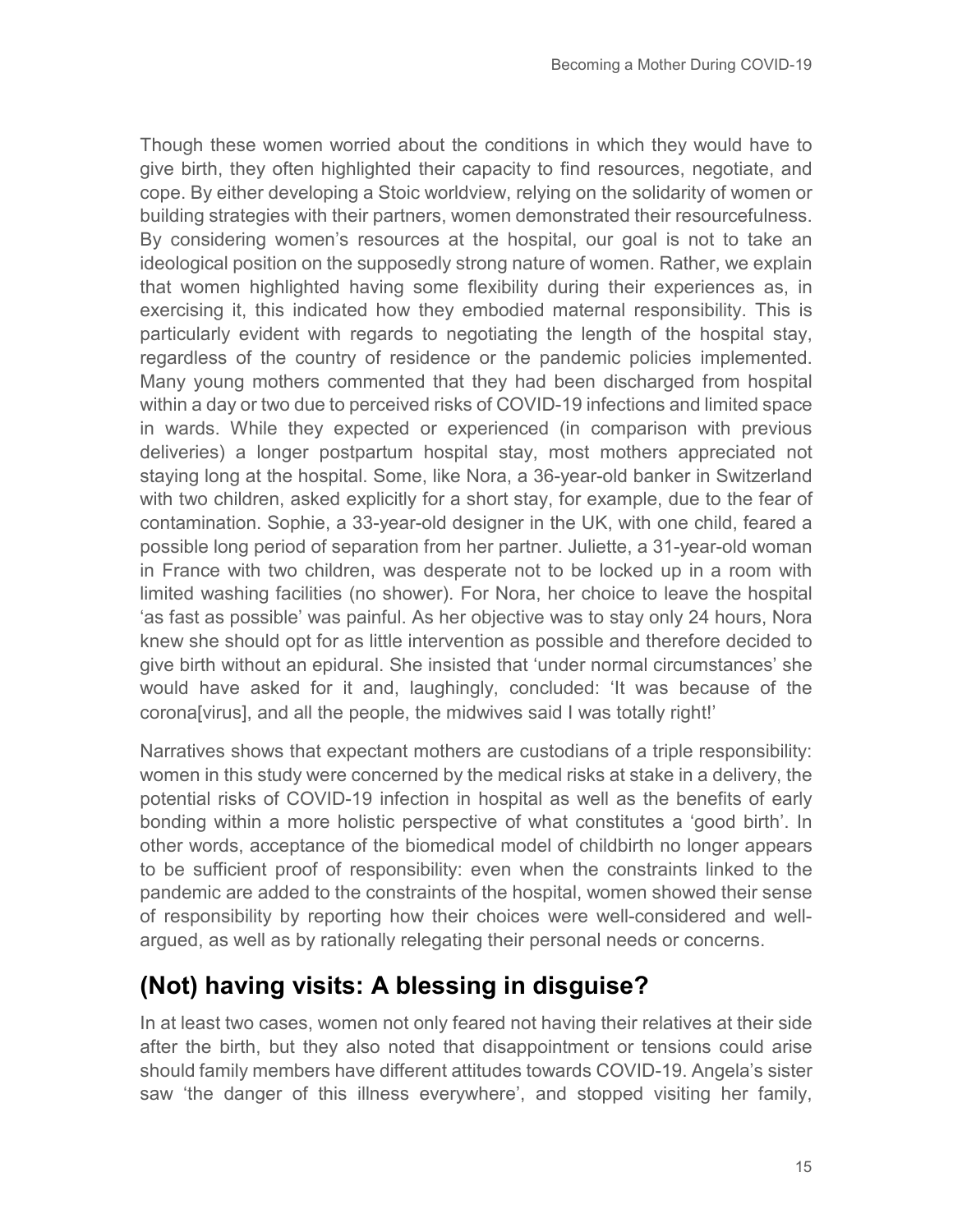including Angela. For Marieke, a 34-year-old anthropologist in Switzerland with one child, her parents' reluctance to visit was less explicit, yet she could feel they were postponing their visits for fear of becoming infected or of themselves infecting the baby.

Besides lamenting being deprived of 'special moments' or 'beautiful family moments' with their relatives, most mothers felt entitled for their parents especially their mother—to come a few weeks after a birth to help them. Several had organised logistical aspects months in advance. Alba, a 31-year-old doctor in Spain with a first child, deplored the absence of her closest relatives. Because it was their first child and their family was living in different Spanish cities, COVID-19 had made 'things even more difficult'. Jennifer and Eva, both Brazilian women settled in Switzerland, should have received support from Brazil, but there were no flights between the two countries. Eva, a 32-year-old teacher with two children, explained that her mother belonged to a higher risk group and because borders between countries were likely to close she had cut short her visit and returned in haste to look after her business. For Eva this moment was particularly challenging, as she could do nothing without her husband's help. Like Jennifer and Eva, many women pointed out that despite planning logistics well in advance, they ended up with no support. Nora had planned to have her parents and her in-laws make twiceweekly, alternating visits over the course of two weeks. But her mother could visit them in Geneva only for a few days and did not stay long: she was particularly anxious and scared of catching COVID-19. Nora herself was relatively safe as she was on maternity leave before the birth for several months. Yet Nora's partner, Mehdi, continued to work and did not self-shield. Nora had only a few days with her mother, and nobody offered to visit them after the birth; at best, friends would drop gifts at the doorstep. The feeling of deprivation among respondents was particularly significant when the family lived abroad and when parents were having a child for the first time—or when women had experienced, as had Lynn, a 38 year-old researcher in the UK, a previous traumatic birth.

In some cases, alternative solutions were quickly found by families who, as in the case of Amina, opted to form temporary joint households. Amina's mother was supposed to come from the Netherlands six to eight weeks after the birth but, due to her health issues, was officially advised to stay at home and self-isolate for 12 weeks. This situation at first created a sense of panic, but Amina's mother-in-law was able to come daily to help the young parents with cooking and cleaning. She lived close by and had self-isolated at the end of Amina's pregnancy as a precautionary measure. A few women also found alternative solutions, for example those presented through their partners' ability to work remotely. Nathalie's motherin-law was supposed to visit for three days in Lausanne, and then her own mother would follow for 10 days: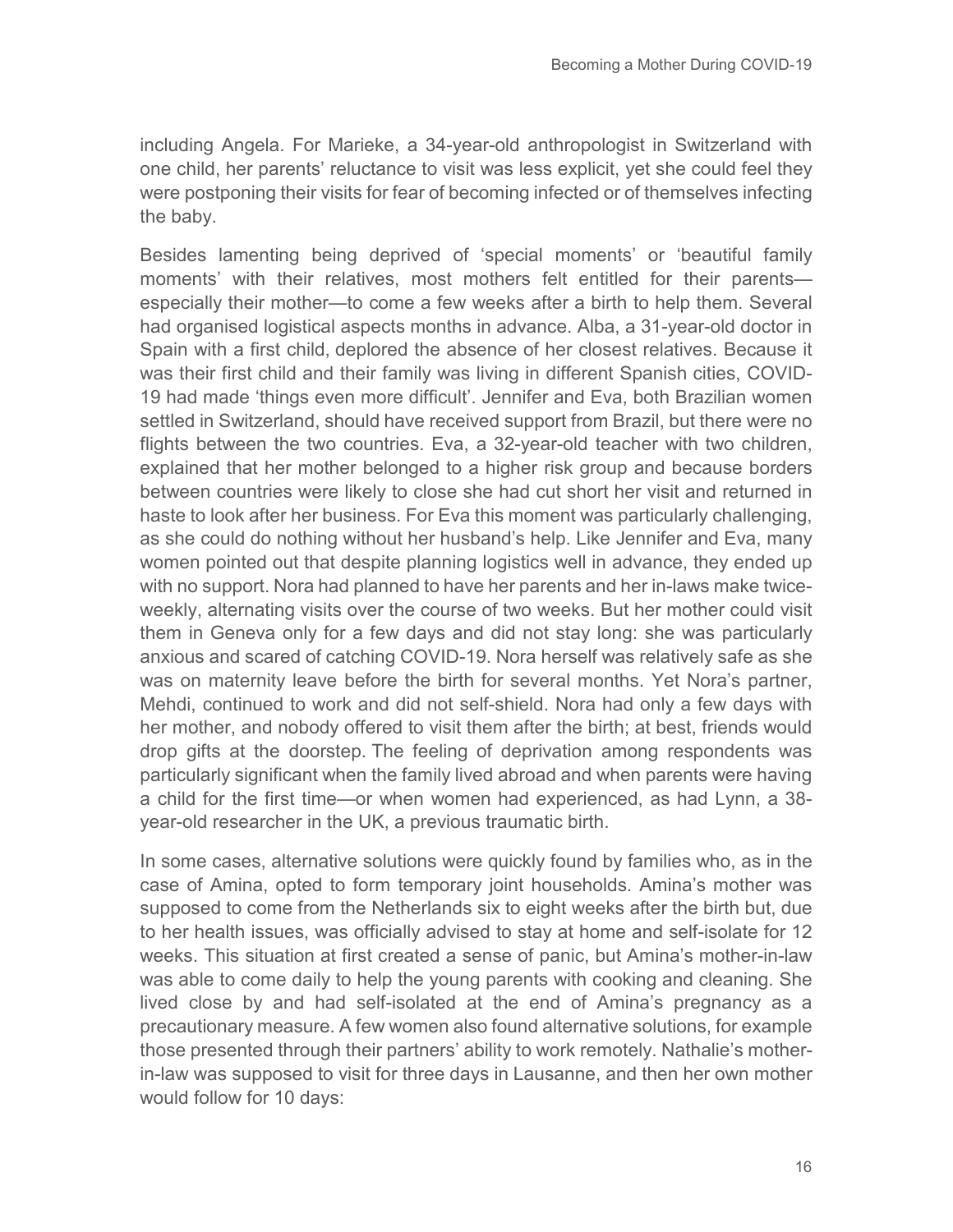I was afraid of being alone in the house with a child. Actually, I was for the first time alone with her [the baby] after a month. By then, I had already acquired reflexes, I am less afraid. *Elias* [Nathalie's partner] *has replaced my mother* as a helper at home [laughs].

A clearly gendered intergenerational parenting emerges from these narratives. Postpartum support—including logistical help (cleaning, cooking), emotional care, and counselling—should come from female kin (often the mother or mother-inlaw). Such gendered postpartum support has already been noted: due to their supposed soft skills (being a good listener) or their own experience (having children, being a midwife), women are portrayed as the most suitable. Men 'are not thought to have the "natural" foundation for fathering that women do for mothering' (Faircloth 2014, 185), and are not considered as having the 'natural' foundation for supporting young parents that female kin do. Even in France and Spain, countries with more generous paternity leave, partners were seen as inadequate substitutes for a helping woman. Yet, while women exclusively bemoaned the loss of female support in the postpartum phase, they also often highlighted their partners' support during their pregnancy and many of them said how important gender equality was for them both. Natalie and many other women did benefit from the support of their partners, who were, with a few exceptions, working from home—but they still said that they wanted the extra support from older women.

COVID-19 might have enhanced this search for gendered postpartum support. The fear of 'missing out' in the postnatal phase was exacerbated by the impression that caregivers could not offer the expected professional advice and support as the hospital postpartum stays were both shorter and with fewer interactions. Actively looking for forms of compensation was important for women like Laura, who considered relatives who were mothers themselves as being the best substitutes:

It's important to be surrounded by other women. You have *to compensate because you are no longer taken care of by institutions*. We need resource persons. For me, it's my cousin, who is my age. I rely more on my family than on my friends. My cousin is someone I'm close to and she has three children, she knows what a kid is, she's a good listener. And then I have my mother who used to be a midwife. If I end up being back home soon after my childbirth delivery, I will need support. There are, in a way, *substitutes for the hospital*. I would need them even more.

As Lee et al. (2014, 8) note with regards to parenting, 'people other than parents have special insights that can and should be brought to bear'. In a COVID-19 context with limited interactions, the fear of a deficit in parental behaviour is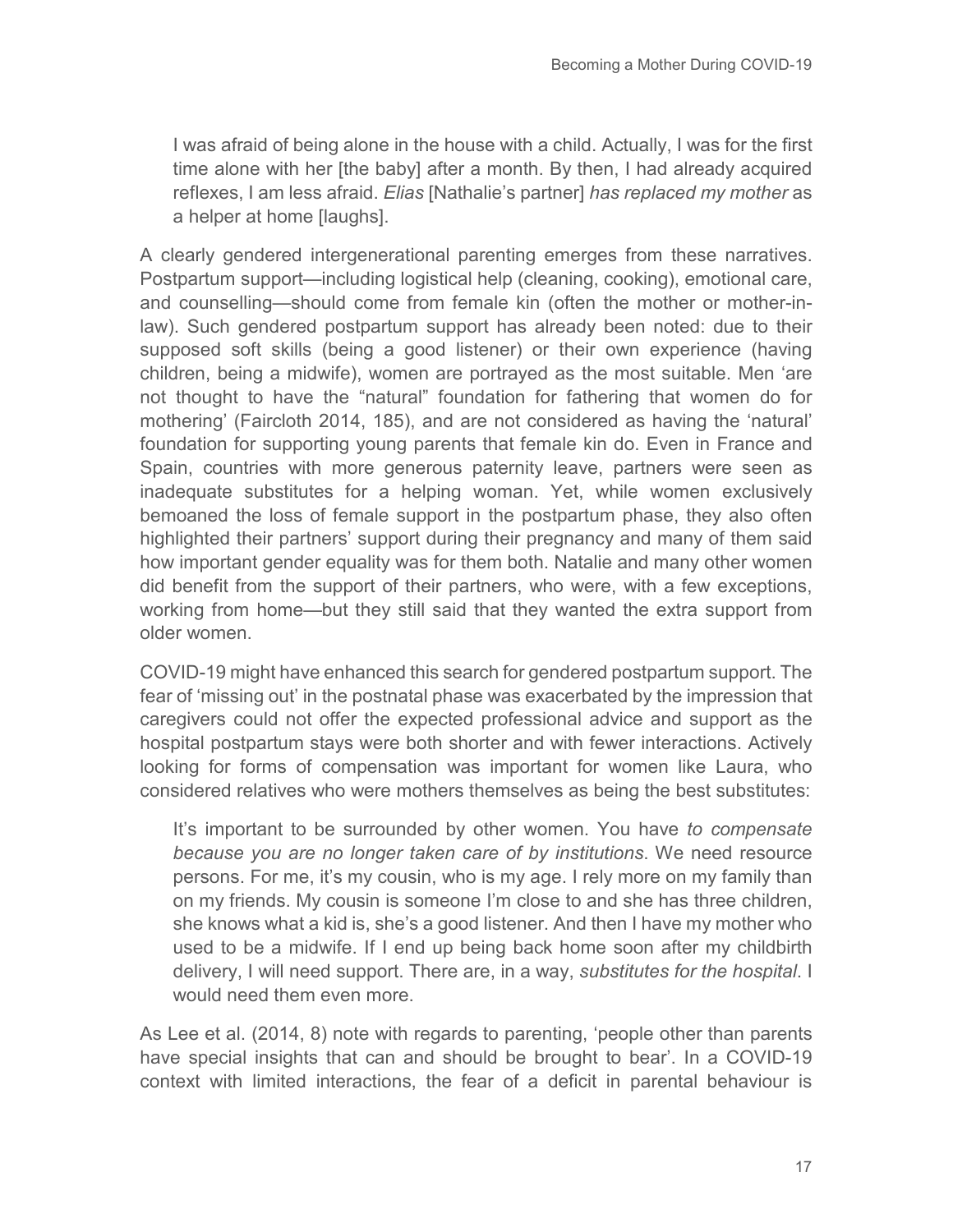exacerbated and women's urge for external compensatory substitutes shows that the notion of good parenting 'as a form of learned interaction' is widely interiorised.

Most women tried to stick to an ideally planned parenting arrangement and found alternative solutions as obstacles were encountered associated with social distancing, border closures, and other health regulations, but a few happily embraced the absence of social contacts. For instance, Caroline was apprehensive about the expected social dimension surrounding birth and saw pandemic measures as offering a solution. Laughingly she explained 'that's going to be sorted out, problem solved!' Sophie saw post-birth visitors as an additional form of pressure; she saw people as tending to give their advice, even when they are not asked for it:

Being quite headstrong, I don't like people telling me what to do and how to act, we have had to just get on with being parents and figure it out for ourselves, I will always be so proud of us for that.

Martina highlighted other ways that social distancing was a timely solution:

She is the only granddaughter and niece; she is the first one. So we were afraid that the grandparents would jump on her and that it will be hard to set limits to protect ourselves … One cannot say 'now go home, leave us, I want to sleep' … Maybe it's a bit cruel, but we've got rid of this [the visits]!

Other women held more ambivalent views. During the pandemic, they had no other choice than getting 'prepared for it mentally' (Maria) or 'review[ing] things a little more simply' than planned (Sélène). Yet, they simultaneously recognised the benefits of not having social contact. Maria confessed they were delighted 'like in a hotel, resting and recovering from the birth and, above all, enjoying the baby.' Sélène told herself it will allow her to extend the moment with the baby so that they can 'gradually detach [themselves] from each other'.

Several other women highlighted having more time to get to know their baby and emphasised that the absence of social contact was particularly beneficial for the couple's relationship, reinforcing family bonding. For Rosario, a 32-year-old teacher in Spain with three children, it allowed them to enjoy their family in privacy to the fullest and at their own pace; for Eva, in Switzerland, the absence of social contact helped her to appreciate the necessary and comfortable time with her husband. For Sophie, an individualised parental relationship also legitimised her role as a mother and boosted her self-confidence:

At times through video or distancing, things have been mentioned, I found myself thinking, *I know my baby best*, I've been at home with him for eight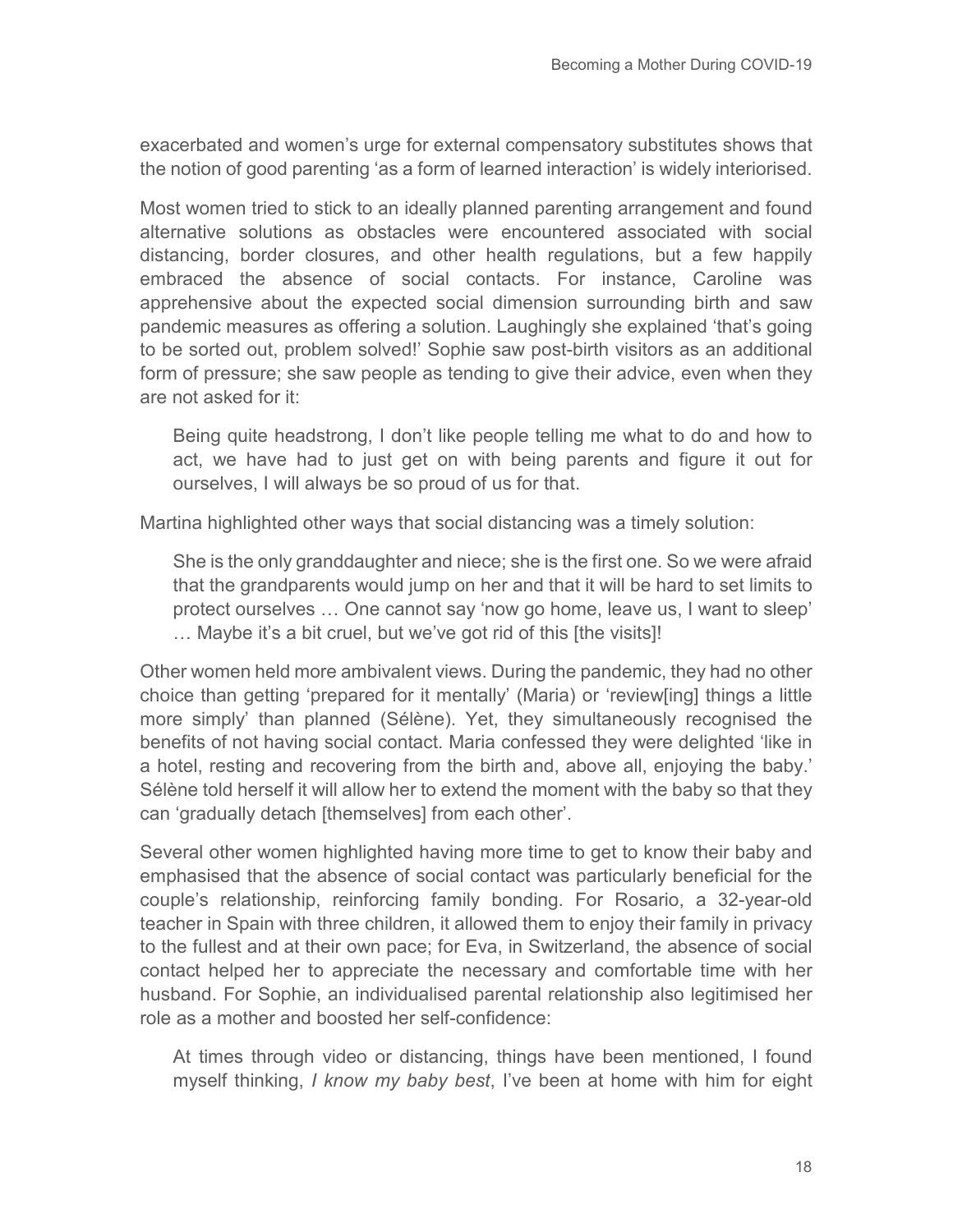weeks *and I may not have felt so closely connected to him if there was more contact with others.*

Finally, a few women mentioned the benefits of reconsidering usual post-natal practices, that are marked by intense social interaction. Martina praised 'the tradition of quarantine' [*la cuarentena*]*,* describing it as a 'very beneficial' practice in Argentina, when mother and newborn rest at home for forty days, as did Amina. During the pandemic, not only are people unable to interfere too much, but as Amina noted mothers can also simply 'be in pyjamas without worrying, looking presentable or hosting people, having to make coffee or tea'. Caroline agreed:

Apparently, it's better like that. I've read a study which said that *by removing visits, mothers are more rested, and babies lose less weight*. There is a *better parent–child bond* because there are no visits. And a midwife said in an article that it could be a reflection for the future because it could be *beneficial for parenthood and stress*.

As these examples show, the social isolation engendered by COVID-19 could offer diverse advantages. As during pregnancy, where bonding and the wellbeing of the mother are said to positively affect the arrival of the newborn, the peace of mind of young mothers can foster both women's confidence and postpartum bonding with the baby. These views not only reflect women's ability to adjust; they also highlight a potential conflict between the recently discovered benefits of focusing on the domestic household and the well-known benefits of being widely supported by social and familial networks in the postpartum period. It is unclear whether the new postpartum practices triggered by the pandemic will continue when social distancing is no longer imposed.

#### **Video calls: An unusual integration of the baby**

As social interactions and audience were severely restricted during the pandemic, couples relied heavily on social media and video calls to present their newborn to family members and friends—an event usually nothing like how they had wished or imagined the introduction to be. To share her joy, and respond to her relatives' requests, Amina developed the habit of taking pictures that displayed their daughter at different moments of her day, in varied situations, and sending them 'every single day'.

Yet the limitations of pictures and video calls were quickly and often mentioned, underlining the side-effects of virtual encounters or the absences they made so starkly clear. First, video calls cannot replace face-to-face gatherings and cuddling, so family members felt excluded from unique moments. Sophie's mother and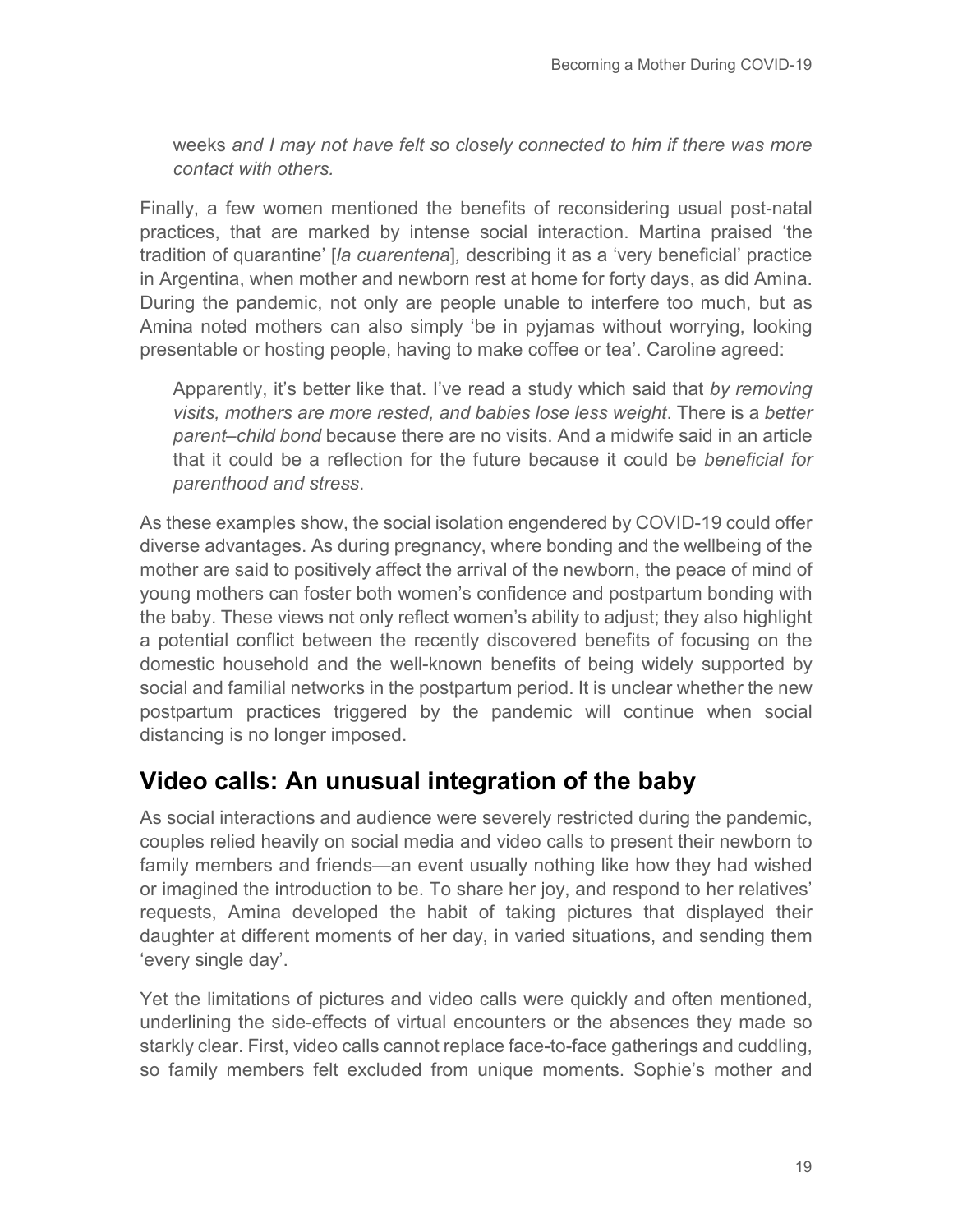mother-in-law both melted into tears when seeing the baby online: she described how 'it broke their hearts not being able to cuddle him'. Sophie added:

We have missed out on the excitement of a new baby, to be able to show him off. He is already past the newborn stage which is heart-breaking for everyone to miss. We'll never get that time back to share with others and that hurts the most.

Some mothers also agreed with Olivia, a 37-year-old editor in the UK, with two children, who worried that her son had 'a lot more exposure to screens'. Martina explained that family members were 'all screens' to her daughter. She recalled laughingly the measures she took to mitigate the impact of screen exposure:

We call the grandparents every day on the screen. The first days we used to do video conference but we realised after 3 days, *she was already addicted to the screen*! … So *we tricked our parents* [*engañamos a los abuelos*]*, we turn the camera around*, they see her but she does not see them. She recognises the voice, but not the images because she is too small. *We are tricking the grandparents*!

In using social media parents were proactive, investigating new platforms for video calls but also doing so *responsibly* and making *good use* of them. Regular videocalls with the grandparents to include them also allowed grandparents to perform their grandparenting roles. Sending many pictures helped relatives feel closer to the baby. Smart compromises enabled couples to please grandparents while protecting a newborn from the harmful effect of screens. In other words, 'performing parenting' was noticeable in both the use of video calls and the acknowledgement of concerns with regards to these tools.

Furthermore, many parents wondered if the absence of social contacts would have negative repercussions for the baby's future socialisation. To underline how unusual the context was, mothers often insisted on the age of their baby. Juliane reported that the first time her daughter was in the car and in a pram was only 'at eight weeks'. 'At the age of three months', Nathalie's daughter still had not met anyone other than her parents. While some mothers found the situation ironic, even 'ridiculous', they mainly reflected on the possible long-term impacts. Sophie feared that by not playing with other babies, their own child would be 'reliant' on them. She observed that 'this was something we previously spoke about and that we were trying to avoid' as 'that was part of a pre-lockdown parenting choice'. Sélène, pregnant at the time of the interview, knew the lockdown would still be in effect after her delivery: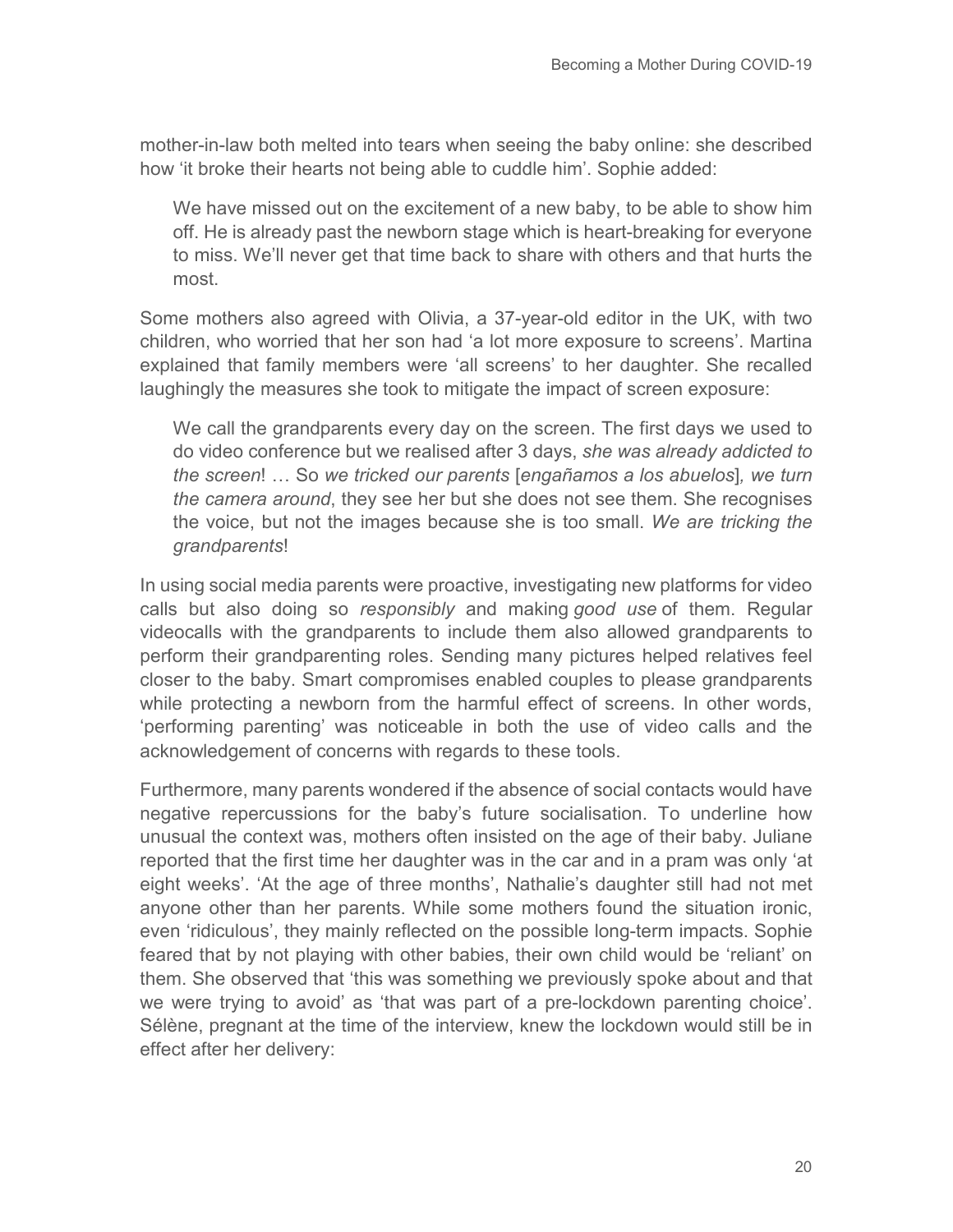I had the idea that, while there are people who don't want to share children, *I wanted to teach him to be in the arms of other people, to teach him to sleep at friends' places everywhere*. But we'll see fewer people. We won't be able to move around.

Some women had already considered introducing the newborn to its siblings, planning a set-up that would ease the transition at home and avoid jealousy. Laure had planned 'a whole phase of presentation to his elder brother':

I had planned the meeting that was to take place at the hospital … *I would have liked him to be involved in bringing the baby home*. [But] the COVID can turn the script upside down [*ça peut chambouler le scénario*]. It's a project that I wanted to do, that I had planned.

Absence of social contacts was expected to have an impact on the baby's socialisation skills, but it was also feared that habits of social distancing will negatively affect parenting practices. Carla, a 40-year-old teacher in Spain, indicated she would have to work on her fears and control them so that negative emotions would not be transmitted to the baby. For Martina, the interiorisation of the discourse according to which social contact has become a fatal source of risk may have severe repercussions for how she will view people interacting with a baby:

What worries me is that she is only with me and my partner. She only knows our faces, our voices. What will happen when she meets more people in two weeks? *There will be a socialisation phase, what will happen to her and me?* I know she is not mine, I have no property but if I am anticipating that seeing her touched by other people, it may be a little difficult, because I am used to seeing her in our arms. It will be a new experience for me and her. [But] we look forward to it!

She also felt that social interactions might feel weird in the future. She used to see people as a 'source of joy and sharing' or 'as a resource'; now she feared seeing them solely 'as potential risks'. For her, this resulted from the war rhetoric—such as being 'at war' with the virus, referring to it as 'the enemy' and so on—that had been used by the government and the media.

## **Conclusion**

By giving a voice to expectant mothers' expectations and disillusionment, and by considering the whole experience of motherhood, this study contrasts with those articles that focus only on hospital experiences (e.g., Barata et al. 2020; Coxon et al. 2020; Sadler and Olza 2020). They tend to depict expectant mothers' reactions during the COVID-19 pandemic as either those of passive victims of restrictions or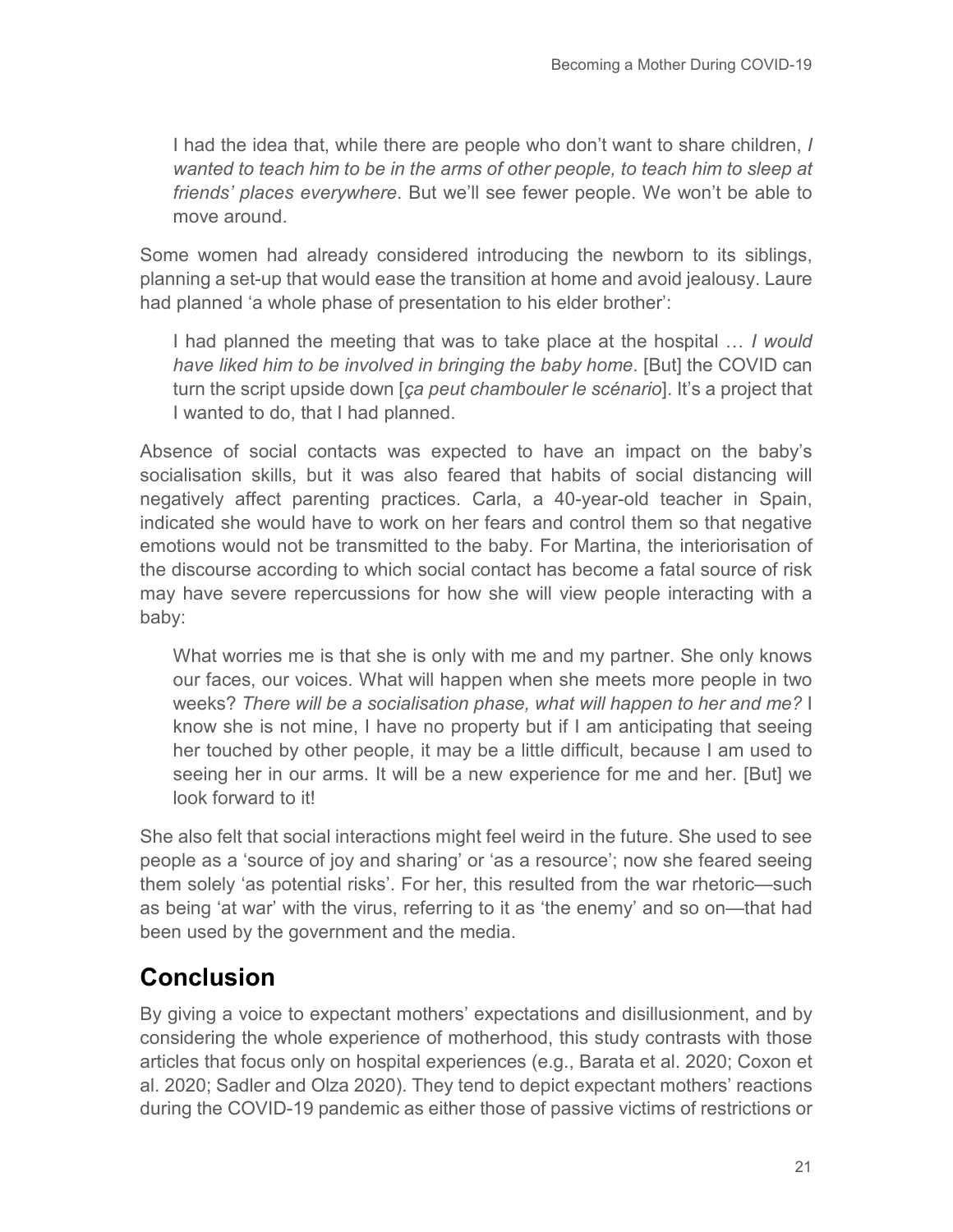of engaged women committed to the respect of reproductive rights. By contrast, our study on middle-class mothers' lived experience, which shows disruption to the long-term processes of the responsibilisation of parenting, deals largely with women's agency and reflexivity.

Such an approach is key to grasping the contemporary injunctions of good parenting: since the 1990s, the ability to engage in reflexive thinking and introspection has been promoted by institutions as a key feature of 'good parentality' (Faircloth 2013; Roux and Vozari 2018). This approach also allows a better understanding of how motherhood can be performed when its usual components are jeopardised. Having a baby during the pandemic meant much less socialisation during pregnancy, less logistical and moral support, fewer possibilities of projecting oneself (firstly as a pregnant woman and then as a new mother), and fewer chances to prepare for life with the new baby. Maintaining regular medical check-ups and following health instructions that sometimes changed rapidly were only part of the pandemic-induced changes. As COVID-19 acted as a disruptive force, mothers reflected further on motherhood habitus and practices.

Not only did COVID-19 act as an amplifier, adding new forms of risk to former ones, but expectant mothers' resolution to perform motherhood was highlighted: they constantly assessed and handled new challenges. In other words, the context brought the salience of performing motherhood to light. For our sample, performance is about proving one's sense of responsibility: assessing medical risks, valuing the long-term benefits of the 'social part' of motherhood, and showing resilience or coping strategies reveals the many ways of performing motherhood. 'Performing motherhood' is also about embodying a new status, and it is as much about creating a bond with the baby as about considering the respective roles of fathers, siblings, and grandparents. The involvement of partners moved in two different directions, depending on personal circumstances: men were excluded from some external settings, but in some cases were more available in a domestic arena that became more narrowly focused on the nuclear family. Whether living close to their parents or settled abroad, these young parents expected psychological and logistical support from their female family members. Most young women felt that they were an essential resource, people who should be available to participate in helping nurture the child-to-be in the right ways. Women also shared in the common understanding that their role was to create and foster occasions to help relatives embody their new statuses, whether as father, aunt/uncle, or grandparent. Relatives are also a key audience for women performing the role of motherhood. Thus, relatives are important not only because they provide support, but also because they participate in the 'meaningful work in the making of babies and of mothers' (Han 2013, 10). Furthermore, parentality acts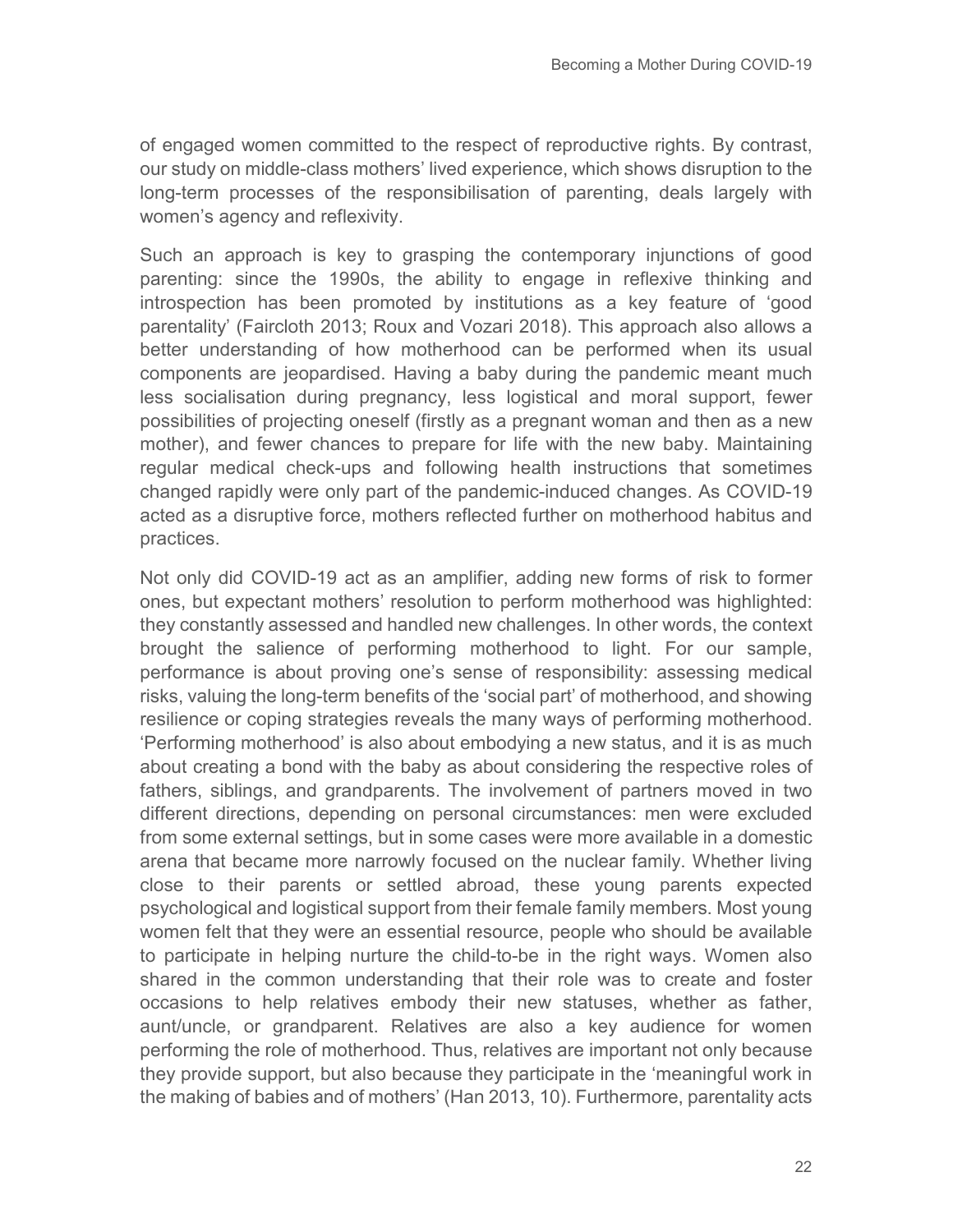as ethopolitics (Roux and Vozari 2018): while a growing number of actors determine and supervise the best development of babies, expectant mothers seek the gaze of such adults as a form of doing motherhood.

If this article primarily considers how women dealt with the injunctions of motherhood during the COVID-19 pandemic, we should not ignore how COVID-19 could affect parenting practices and the institution of motherhood in the long term. Good motherhood's key ideological aspects—such as monitoring of maternal decisions, the salience of parental determining, the involvement of fathers and maternal selflessness (Lee et al. 2014)—are still prominent and almost unchanged. Yet COVID-19 does seem to challenge the institution of motherhood. First, women realised that many of the injunctions of motherhood are actually negotiable: the pandemic prompted some women to engage critically with the image of a romanticised pregnancy and encourage them to reconsider some of the socially constructed injunctions of motherhood. Thus, we could hypothesise that women who gave birth during the pandemic might be less rigid regarding the 'package' of recommendations and select those that seem most fundamental to them rather than accepting them wholesale. Second, COVID-19 may have an ambivalent impact on parenting knowledge as it pushed women to be more intuitive (against the current idea according to which good parenting involves 'learning' rather than 'instinct') while prompting them to gather and cross-check information as best they could.

As this research documents a local case study (the experience of middle-class couples in four European countries), further research could investigate whether such trends apply (or not) to women from different social and economic backgrounds. Future research will also show whether and how far the COVID-19 pandemic constitutes a turning point in the institution of parenthood and the performative nature of motherhood. As for now, these elements help to better understand the diligence—as expressed below by Eva—with which women perform motherhood:

I had so many plans … All of these plans were not implemented, as there were many limitations and it made me frustrated in a way that I cannot put on paper exactly what was going through on my head. All the time I thought about my children and husband that I should be strong for them. I know how much they need me.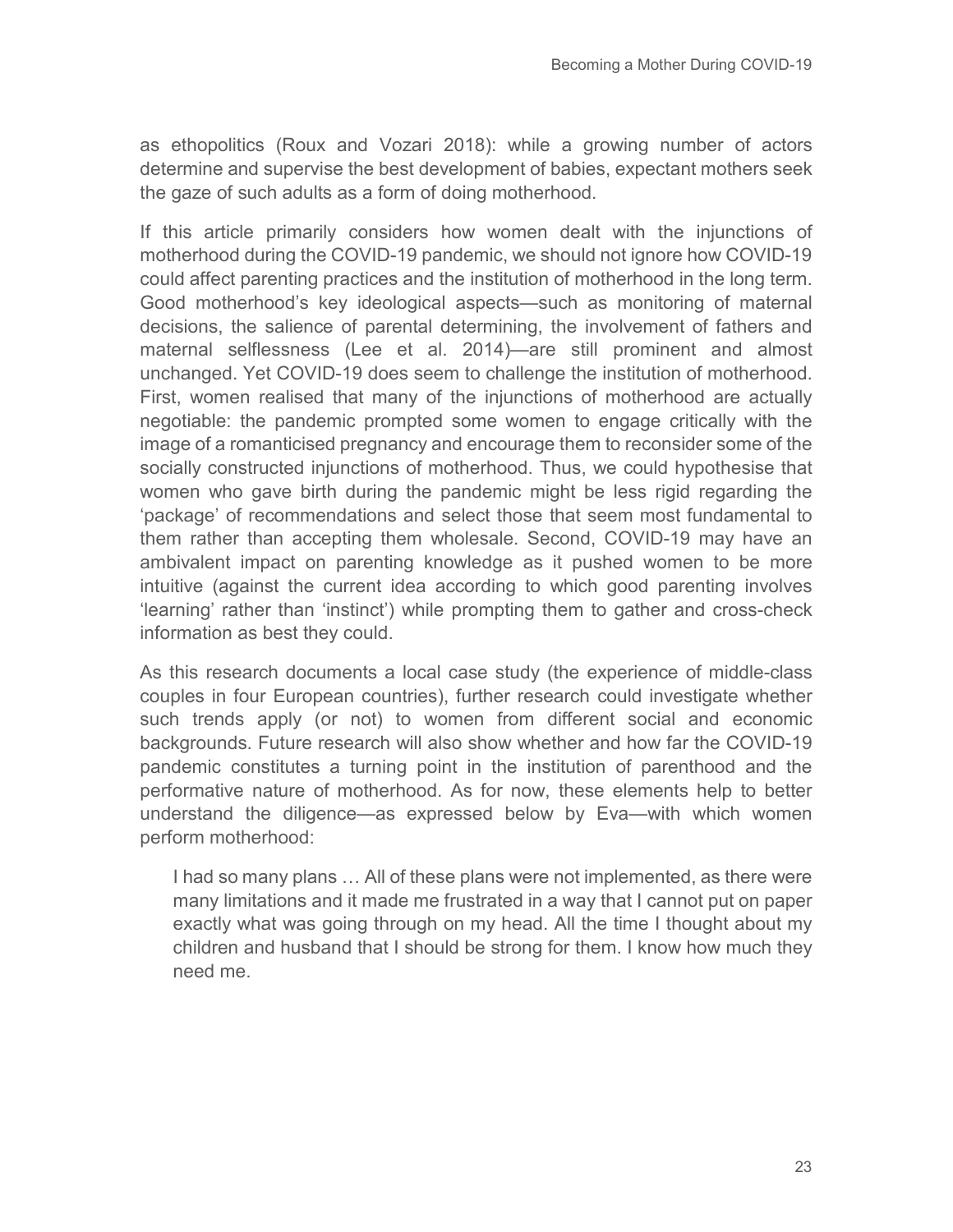# Acknowledgements

First of all, we would like to thank all the parents, and particularly the mothers, who kindly took the time to reflect on their experiences and share their views with us while they were often overwhelmed with the uncertainties of the pandemic, the fatigue of their childbearing, and work. Thank you as well to those who kindly disseminated our survey to their contacts. We would like to thank the members of the seminars convened by Professor Johannes Quack (University of Zurich) and Isabelle Darmon and Stephen Kemp (University of Edinburgh) who discussed earlier drafts of this paper. We also would like to thank the editors of *MAT* and the two anonymous reviewers for their helpful remarks and suggestions.

# About the authors

*Clémence Jullien* is a CNRS research fellow anthropologist based at the Centre for South Asian Studies (CEIAS-EHESS/CNRS) in Paris. Her main research lies at the intersection between reproductive healthcare, gender, and biomedicalisation in India. She is the author of *Du Bidonville à l'hôpital. Nouveaux enjeux de la maternité au Rajasthan (2019*), based on her dissertation on northern India. She also coordinated a special issue (with Bertrand Lefebvre and Fabien Provost) on the hospital setting, entitled *L'hôpital en Asie du Sud. Politiques de santé, pratiques de soin* (2019), as well as (with Roger Jeffery) an edited volume— *Childbirth in South Asia: Old Paradoxes and New Challenges* (2021)*.*

*Roger Jeffery* is a Professor at the School of Social and Political Science, University of Edinburgh. His research on childbearing in south Asia was first conducted with Patricia Jeffery in Bijnor district, north India. Relevant publications include (with Patricia Jeffery): 'Traditional Birth Attendants in Rural North India: the Social Organisation of Childbearing', in *Knowledge, Power and Practice in Medicine and Everyday Life,* edited by Shirley Lindenbaum and Margaret Lock (1993); Patricia Jeffery, Roger Jeffery, and Andrew Lyon: *Labour Pains and Labour Power: Women and Childbearing in India* (1989); and Patricia Jeffery, Roger Jeffery and Andrew Lyon: *Contaminating States and Women's Status: Midwifery, Childbearing and the State in rural North India* (1985). He has also written widely on health policy in south Asia, including (with Clémence Jullien): 'Changing Childbirth in 21st Century South Asia', in *Childbirth in South Asia: Old Paradoxes and New Challenges*, edited by Clémence Jullien and Roger Jeffery (2021).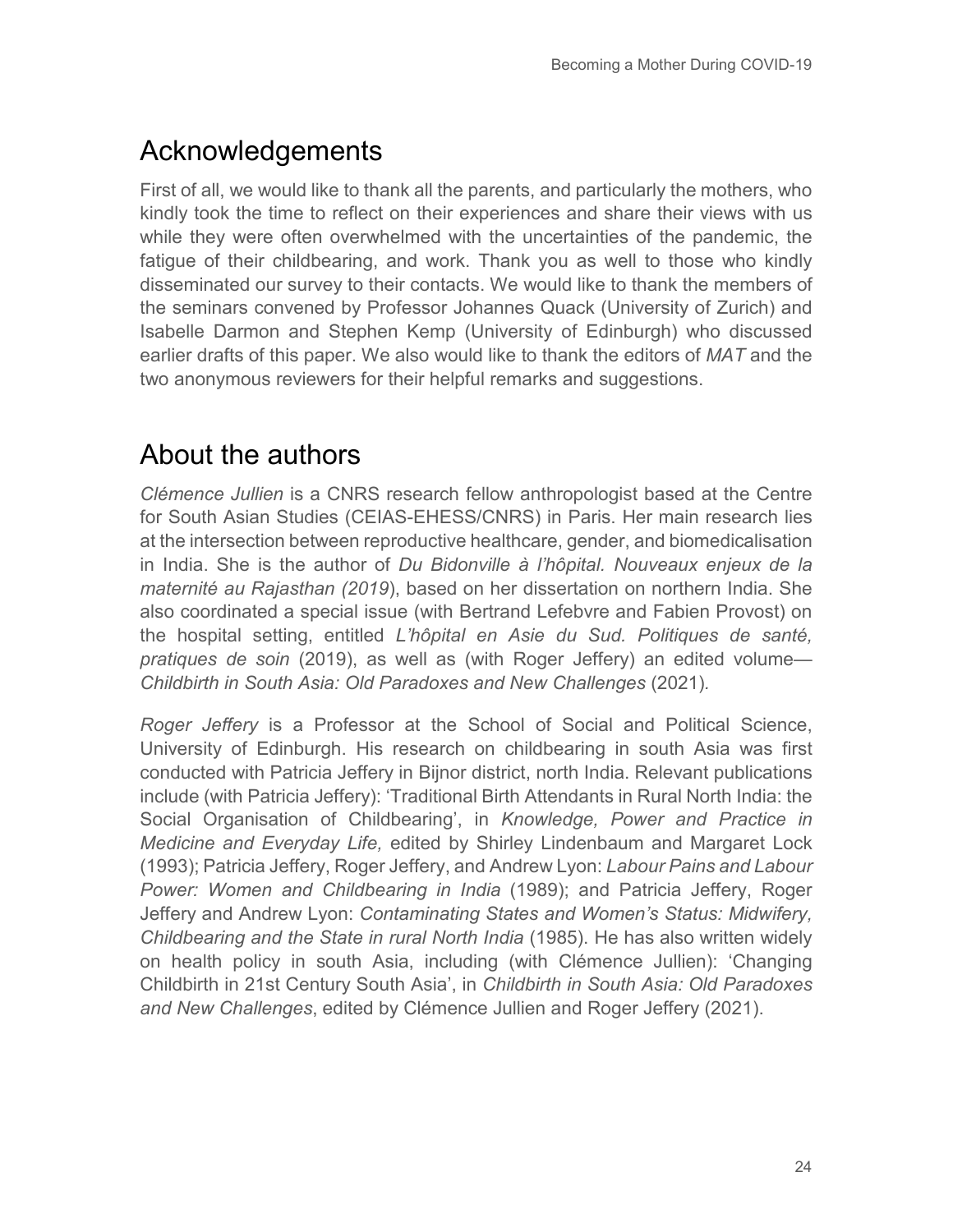## References

- Barata, Catarina, Dulce Morgado Neves, and Mário JDS Santos. 2020. 'COVID-19 Containment Measures, Perinatal Experiences, and the Fight for Childbirth Rights in Portugal'. *Medical Anthropology Quarterly Rapid Response Blog Series*, 11 August 2020. [https://medanthroquarterly.org/rapid-response/2020/08/covid-19](https://medanthroquarterly.org/rapid-response/2020/08/covid-19-containment-measures-perinatal-experiences-and-the-fight-for/) [containment-measures-perinatal-experiences-and-the-fight-for/.](https://medanthroquarterly.org/rapid-response/2020/08/covid-19-containment-measures-perinatal-experiences-and-the-fight-for/)
- Barrios, Roberto E. 2016. 'Resilience: A Commentary from the Vantage Point of Anthropology'. *Annals of Anthropological Practice* 40 (1): 28–38. [https://doi.org/10.1111/napa.12085.](https://doi.org/10.1111/napa.12085)
- Beck, Ulrich. 1992. *Risk Society: Towards a New Modernity*. London: Sage Publications.
- Chadwick, Rachelle Joy, and Don Foster. 2014. 'Negotiating Risky Bodies: Childbirth and Constructions of Risk'. *Health, Risk & Society* 16 (1): 68–83. [https://doi.org/10.1080/13698575.2013.863852.](https://doi.org/10.1080/13698575.2013.863852)
- Coxon, Kirstie, Cristina Fernandez Turienzo, Liselotte Kweekel, Bahareh Goodarzi, Lia Brigante, Agnes Simon, and Miriam Morlans Lanauf. 2020. 'The Impact of the Coronavirus (COVID-19) Pandemic on Maternity Care in Europe'. *Midwifery* 88: 102779[. https://doi.org/10.1016/j.midw.2020.102779.](https://dx.doi.org/10.1016%2Fj.midw.2020.102779)
- Coxon, Kirstie, Jane Sandall, and Naomi J. Fulop. 2014. 'To What Extent are Women Free to Choose Where to Give Birth? How Discourses of Risk, Blame and Responsibility Influence Birth Place Decisions'. *Health, Risk & Society* 16 (1): 51– 67[. https://doi.org/10.1080/13698575.2013.859231.](https://doi.org/10.1080/13698575.2013.859231)
- Davis-Floyd, R. 2001. 'The Technocratic, Humanistic, and Holistic Paradigms of Childbirth' *International Journal of Gynecology & Obstetrics* 75: S5–S23. [https://doi.org/10.1016/S0020-7292\(01\)00510-0.](https://doi.org/10.1016/S0020-7292(01)00510-0)
- Drandić, Daniela and Fleur van Leeuwen. 2020. 'COVID-19: a Watershed Moment for Women's Rights in Childbirth'. *Medical Anthropology Quarterly Rapid Response Blog Series*, August 11, 2020. [https://medanthroquarterly.org/rapid](https://medanthroquarterly.org/rapid-response/2020/08/covid-19-a-watershed-moment-for-womens-rights-in-childbirth/)[response/2020/08/covid-19-a-watershed-moment-for-womens-rights-in](https://medanthroquarterly.org/rapid-response/2020/08/covid-19-a-watershed-moment-for-womens-rights-in-childbirth/)[childbirth/.](https://medanthroquarterly.org/rapid-response/2020/08/covid-19-a-watershed-moment-for-womens-rights-in-childbirth/)
- Eddy, Brandon P, and Stephen T Fife. 2020. 'Active Husband Involvement During Pregnancy: A Grounded Theory'. *Family Relations* 70 (4): 1222–37. [https://doi.org/10.1111/fare.12486.](https://doi.org/10.1111/fare.12486)
- Faircloth, Charlotte. 2013. *Militant Lactivism?: Attachment Parenting and Intensive Motherhood in the UK and France*. New York, NY: Berghahn Books.
- Faircloth, Charlotte. 2014. 'Intensive Fatherhood? The (Un)involved Dad'. In *Parenting Culture Studies*, edited by Ellie Lee, Jennie Bristow, Charlotte Faircloth, and Jan Macvarish, 184–99. London: Palgrave Macmillan.
- Furedi, Frank. 2002. *Paranoid Parenting: Why Ignoring the Experts May Be Best for Your Child*. Chicago, IL: Chicago Review Press.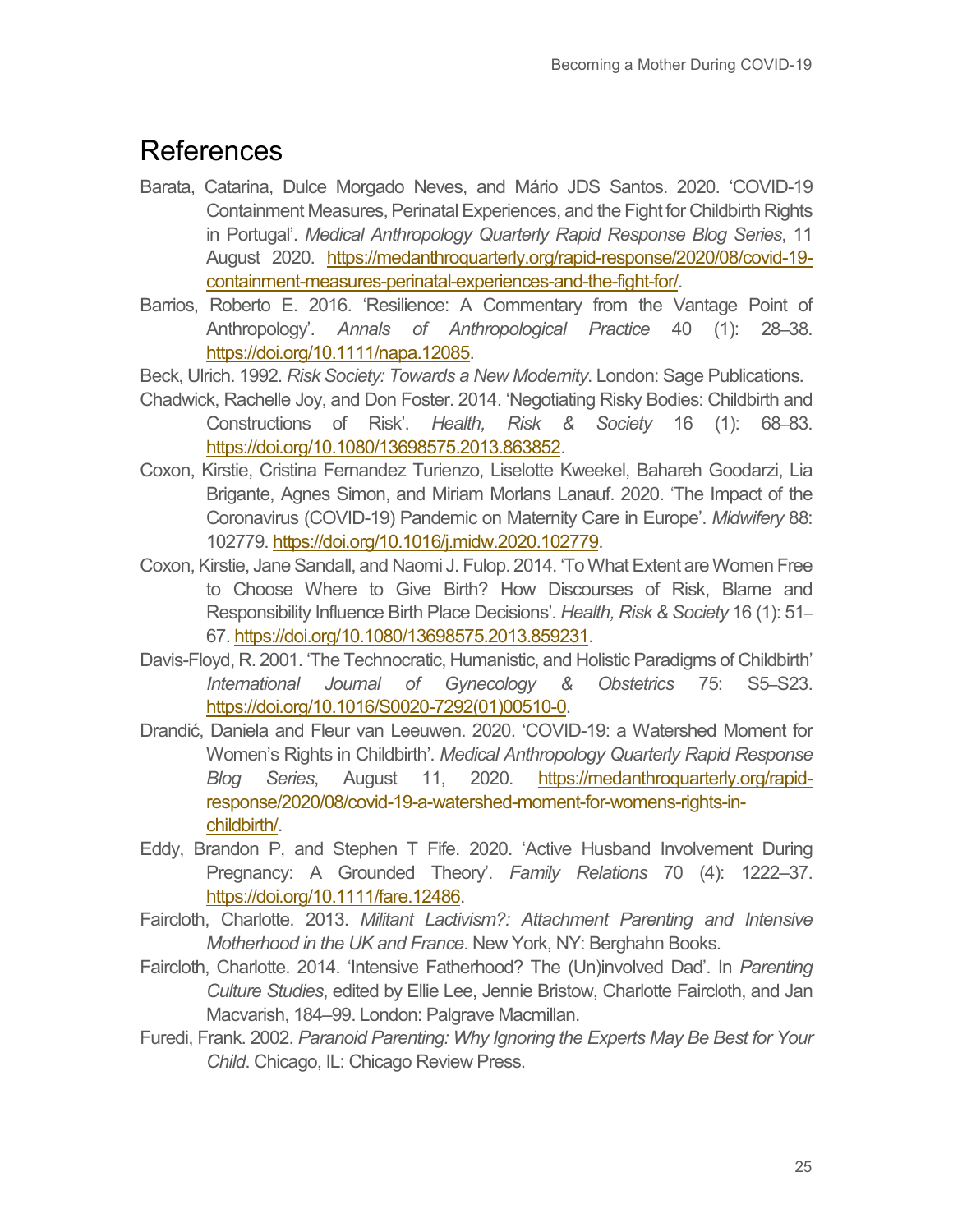- Geinger, Freya, Vandenbroeck, Michel, and Griet Roets. 2014. 'Parenting as a Performance: Parents as Consumers and (de)Constructors of Mythic Parenting and Childhood Ideals'. *Childhood* 21 (4): 488–501. [https://doi.org/10.1177/0907568213496657.](https://doi.org/10.1177/0907568213496657)
- Gélis, Jacques. 1984. *L'Arbre et le fruit. La naissance dans l'Occident moderne.* Paris: Fayard.
- Giddens, Anthony. 1990. *Consequences of Modernity*. Cambridge: Polity Press.
- Gieseler, Carly. 2019. *Gender-Reveal Parties as Mediated Events: Celebrating Identity in Pink and Blue*. Lanham, MD: Lexington Books.
- Giritli Nygren, Katarina, and Anna Olofsson. 2020. 'Managing the COVID-19 Pandemic through Individual Responsibility: The Consequences of a World Risk Society and Enhanced Ethopolitics'. *Journal of Risk Research* 23 (7–8): 1–5. [https://doi.org/10.1080/13669877.2020.1756382.](https://doi.org/10.1080/13669877.2020.1756382)
- Han, Sallie. 2013. *Pregnancy in Practice: Expectation and Experience in the Contemporary US*. Oxford: Berghahn Books.
- Ivry, Tsipy, Rika Takaki-Einy, and Jun Murotsuki. 2019. 'What Disasters Can Reveal about Techno-medical Birth: Japanese Women's Stories of Childbirth During the 11 March, 2011 Earthquake'. *Health, Risk & Society* 21 (3–4): 164–84. [https://doi.org/10.1080/13698575.2019.1643827.](https://doi.org/10.1080/13698575.2019.1643827)
- Kabeer, Naila. 2018. 'Unit 5: Resources, Agency, and Achievements: Reflections on the Measurement of Women's Empowerment – Part 1 [Online]'. New Delhi: Indira Gandhi National Open University.

[http://www.egyankosh.ac.in/bitstream/123456789/42463/1/Unit-5.pdf.](http://www.egyankosh.ac.in/bitstream/123456789/42463/1/Unit-5.pdf)

- Lazarus, Ellen S. 1994. 'What Do Women Want?: Issues of Choice, Control, and Class in Pregnancy and Childbirth'. *Medical Anthropology Quarterly* 8 (1): 25–46. [https://doi.org/10.1525/maq.1994.8.1.02a00030.](https://doi.org/10.1525/maq.1994.8.1.02a00030)
- Lee, Ellie, Jennie Bristow, Charlotte Faircloth, and Jan Macvarish, eds. 2014. *Parenting Culture Studies*. London: Palgrave Macmillan.
- Lowe, Lucy. 2019. 'Refusing Cesarean Sections to Protect Fertile Futures: Somali Refugees, Motherhood, and Precarious Migration'. *American Ethnologist* 46 (2): 190–201[. https://doi.org/10.1111/amet.12759.](https://doi.org/10.1111/amet.12759)
- Lupton, Deborah. 2012. '''Precious Cargo": Foetal Subjects, Risk and Reproductive Citizenship'. *Critical Public Health* 22 (3): 329–40. [https://doi.org/10.1080/09581596.2012.657612.](https://doi.org/10.1080/09581596.2012.657612)
- Martin, Emily. 1990. 'The Ideology of Reproduction: The Reproduction of Ideology'. In *Uncertain Terms: Negotiating Gender in American Culture*, edited by Faye Ginsberg and Anna Tsing, 300–14. Boston, MA: Beacon Press.
- Mitchell, Mary, and Stuart McClean. 2014. 'Pregnancy, Risk Perception and Use of Complementary and Alternative Medicine', *Health, Risk & Society* 16 (1): 101–16. [https://doi.org/10.1080/13698575.2013.867014.](https://doi.org/10.1080/13698575.2013.867014)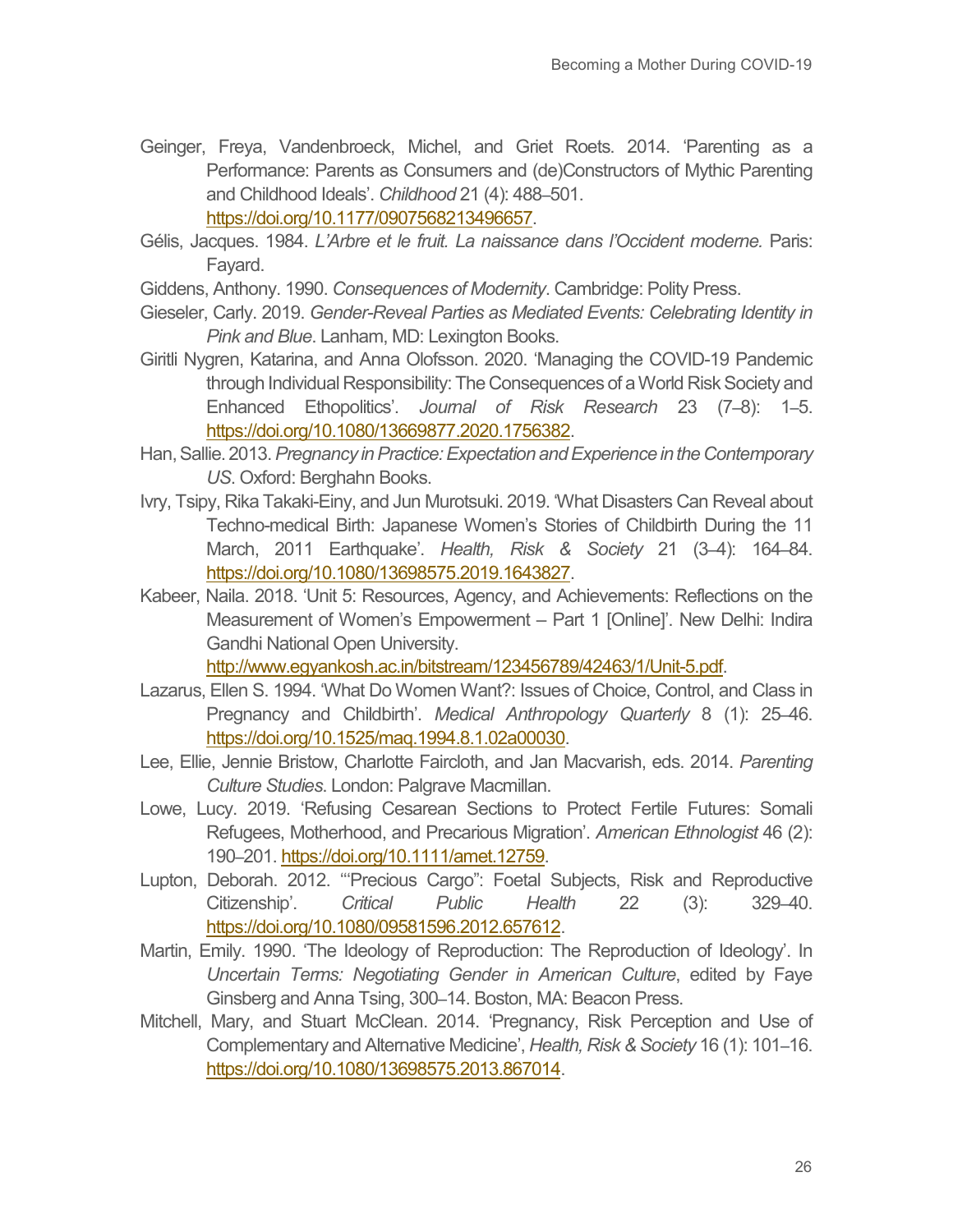- Neiterman, Elena. 2012. 'Doing Pregnancy: Pregnant Embodiment as Performance'. *Women's Studies International Forum* 35 (5): 372–83. [https://doi.org/10.1016/j.wsif.2012.07.004.](https://doi.org/10.1016/j.wsif.2012.07.004)
- Neiterman, Elena, and Bonnie Fox. 2017. 'Controlling the Unruly Maternal Body: Losing and Gaining Control over the Body During Pregnancy and the Postpartum Period'. *Social Science & Medicine* 174: 142–48. [https://doi.org/10.1016/j.socscimed.2016.12.029.](https://doi.org/10.1016/j.socscimed.2016.12.029)
- Oakley, Ann. 2016. 'The Sociology of Childbirth: An Autobiographical Journey through Four Decades of Research'. *Sociology of Health & Illness* 38 (5): 689–705. [https://doi.org/10.1111/1467-9566.12400.](https://doi.org/10.1111/1467-9566.12400)
- Oakley, Ann, and Lynda Rajan. 1991. 'Social Class and Social Support: The Same or Different?' *Sociology* 25 (1): 31–59.

[https://doi.org/10.1177/0038038591025001003.](https://doi.org/10.1177/0038038591025001003)

- Redshaw, Maggie, and Jane Henderson. 2013. 'Fathers' Engagement in Pregnancy and Childbirth: Evidence from a National Survey.' *BMC Pregnancy and Childbirth* 13 (70): 1–15. [https://doi.org/10.1186/1471-2393-13-70.](https://doi.org/10.1186/1471-2393-13-70)
- Roberts, Julie, Frances Griffiths , and Alice Verran. 2017. 'Seeing the Baby, Doing Family: Commercial Ultrasound as Family Practice?' *Sociology* 51 (3): 527–42. [https://doi.org/10.1177/0038038515591945.](https://doi.org/10.1177/0038038515591945)
- Roux, Sébastien, and Anne-Sophie Vozari. 2018. 'Parents at Their Best: The Ethopolitics of Family Bonding in France'. *Ethnography* 19 (1): 3–24. [https://doi.org/10.1177/1466138116687592.](https://doi.org/10.1177/1466138116687592)
- Ruhl, Lealle. 1999. 'Liberal Governance and Prenatal Care: Risk and Regulation in Pregnancy'. *Economy and Society* 28 (1): 95–117. [https://doi.org/10.1080/03085149900000026.](https://doi.org/10.1080/03085149900000026)
- Sadler, Michelle, Leiva Gonzalo, and Ibone Olza. 2020. 'COVID-19 as a Risk Factor for Obstetric Violence'. *Sexual and Reproductive Health Matters* 28 (1): 46–8. [https://doi.org/10.1080/26410397.2020.1785379.](https://doi.org/10.1080/26410397.2020.1785379)
- Sandelowski, Margarete. 1994. 'Separate, But Less Unequal: Fetal Ultrasonography and the Transformation of Expectant Mother/Fatherhood'. *Gender & Society* 8: 230– 45[. https://doi.org/10.1177/089124394008002006.](https://doi.org/10.1177/089124394008002006)
- Scamell, Mandie, and Andy Alaszewski. 2012. 'Fateful Moments and the Categorisation of Risk: Midwifery Practice and the Ever-Narrowing Window of Normality During Childbirth'. *Health, Risk & Society* 14 (2): 207–21. [https://doi.org/10.1080/13698575.2012.661041.](https://doi.org/10.1080/13698575.2012.661041)
- Staneva, Aleksandra A, Fiona Bogossian, Alina Morawska, and Anja Wittkowski. 2017. '"I Just Feel Like I Am Broken. I Am the Worst Pregnant Woman Ever": A Qualitative Exploration of the "At Odds" Experience of Women's Antenatal Distress'. *Health Care for Women International* 38 (6): 658–86.

[https://doi.org/10.1080/07399332.2017.1297448.](https://doi.org/10.1080/07399332.2017.1297448)